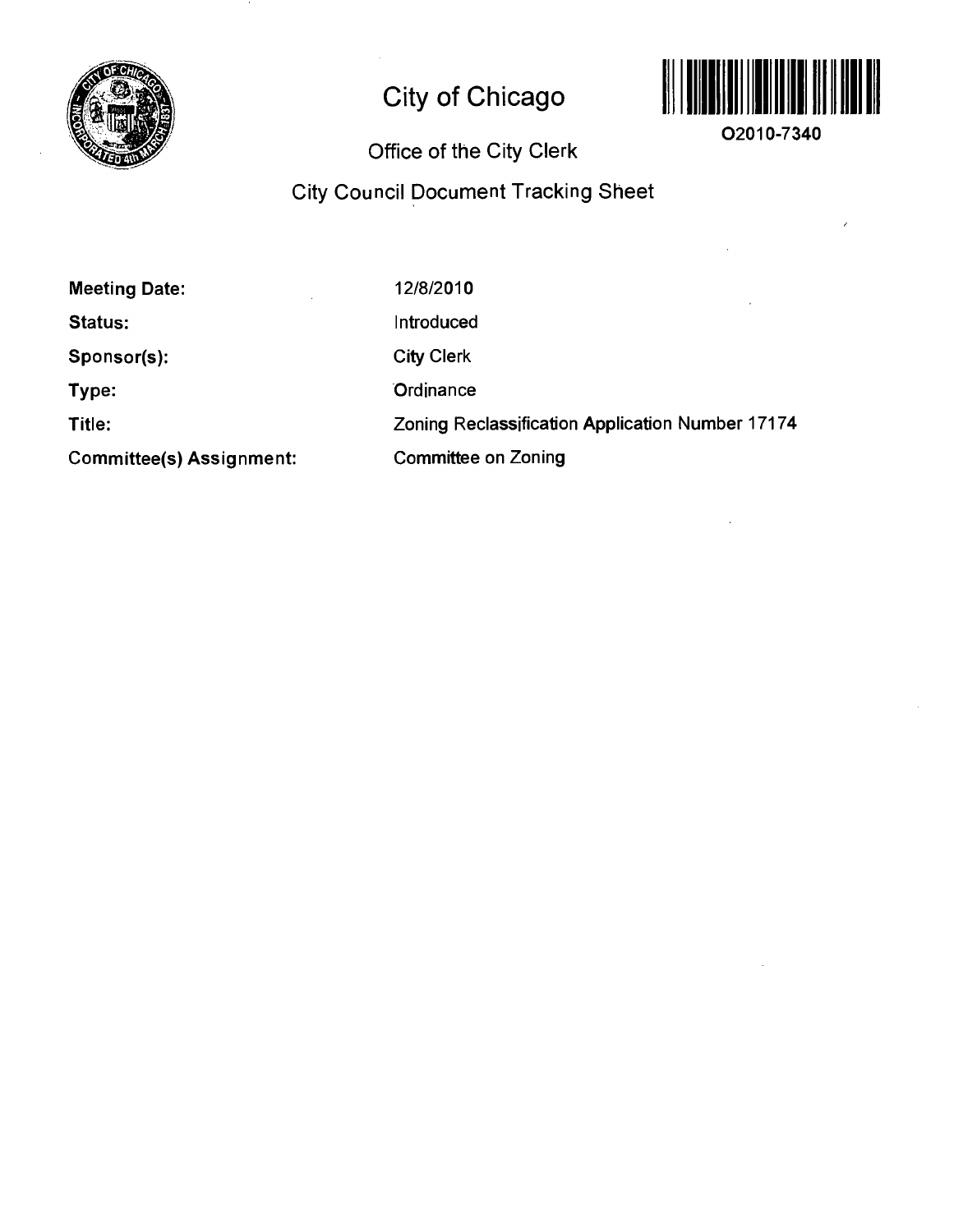# $#17174$  $10 + 04 + c'$

#### **dTY OF CHICAGO**

#### **APPUCATION FOR AN AMENDMENT TO THE CHICAGO ZONING ORDINANCE**

| ADDRESS of the property Applicant is seeking to reaone: 2-12 W. Polk Street |  |
|-----------------------------------------------------------------------------|--|
| 600-736 S. State St., t-25 W. Harrison St., and 601-619 S. Plymouth Court   |  |

2. **Ward Nisnber that property is located in:** 2nd Ward

**3. APPUCANT Public Buildinc) Commission of Chicago** 

ADDRESS 50 Weat Washington Street, Room 200 Daley Center

PHONE 312-744-3090 CONTACT PERSON Terri Haymaker

**OTTY Onicago . STATE Illinois ZIP CODE 60602** 

**4.** la the applicant the owner of the pny perty? YES  $\dot{x}$  NO  $\boldsymbol{\mathsf{x}}$ If the applicant is not ttie owner of tiw property, please provide the following infonnation **tegarding the owner and attach written authorization from the owner ailowing the applicadon to proceed.** ROE:  $644-736 \text{ S}$  State St. 2-12 W. Polk St. **BOE:644-736S. State St., 2-12 W.Polk St** 

**OWNER PBC: 600-642 S. State St., 1-25 W. Harrison St.. 601-619 S. Plymoirth Court** 

**ADDRESS 125 S. Clark Street, 17th Floor** 

CTTY Chicago STATB IL ZIP CODE 60603

PHONE (773) 553-5727 CONTACT PERSON John T. Cooke

5. If the Applicont/Owner of the property has obtained a lawyer as their representative for the rezoning, please provide the following infonnation:

ATTORNEY Carol D. Stubblefield, Neal & Leroy, LLC

| ADDRESS 203 N. LaSalle Street, Suite 2300 City Chicago |              |                   |                 |              |
|--------------------------------------------------------|--------------|-------------------|-----------------|--------------|
|                                                        | CITY Chicago | $_{\rm STATE}$ il | <b>ZIP CODE</b> | 60661        |
| <b>PHONE</b>                                           | 312-641-7144 |                   | <b>FAX</b>      | 312-641-5137 |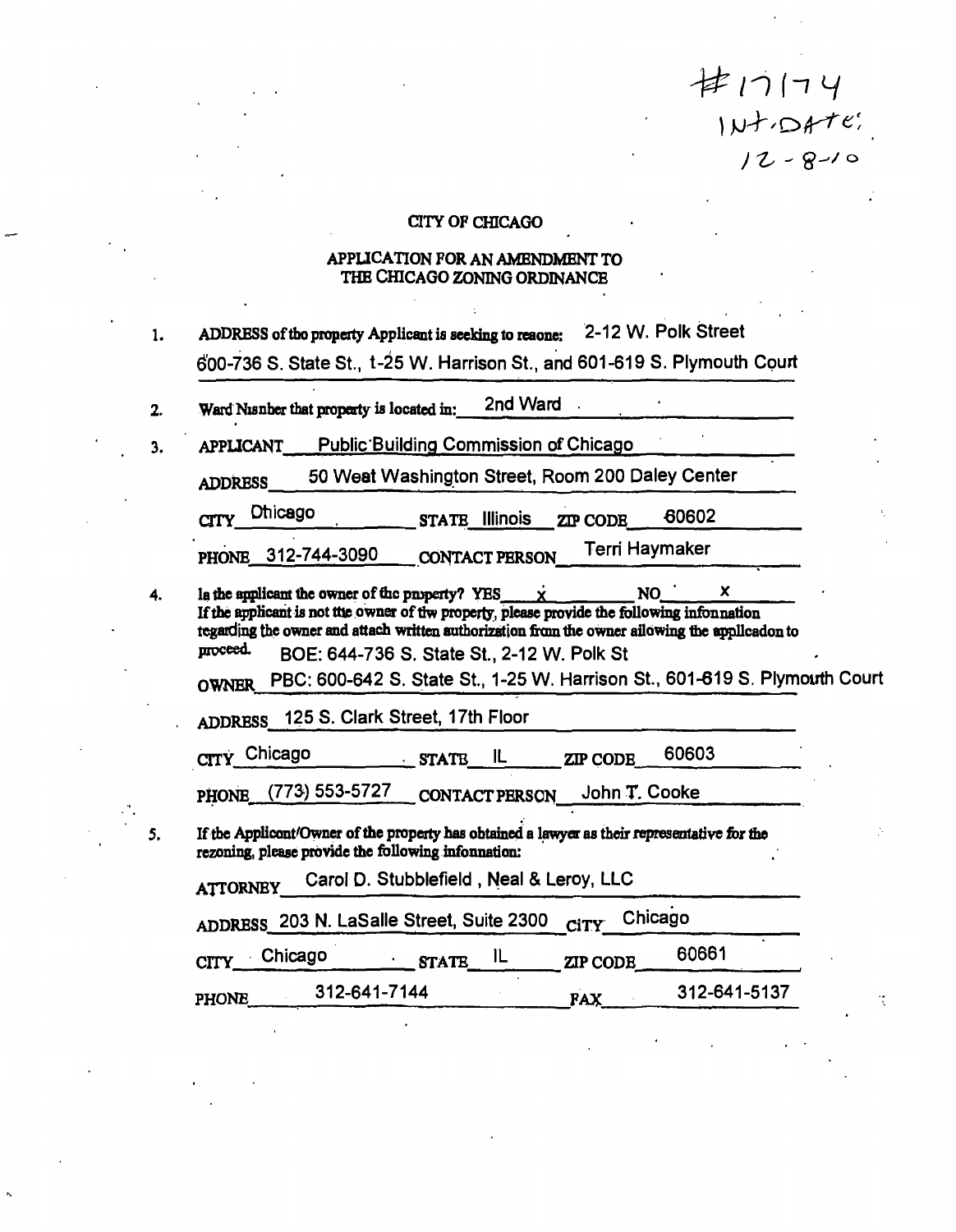# **ORDINANC E**

### *BE IT ORDAINED BY THE CITY COUNCIL OF THE CITY OF CHICAGO:*

SECTION 1. Title 17, of the Municipal Code of Chicago, the Chicago Zoning Ordinance be amended by changing all the DX-12, Downtown Mixed-Use District symbols and indications as shown on Map No. 2-F in the area bounded by:

South Plymouth Court; West Harrison Street; South State Street; West Polk Street; the alley next west of and parallel to South State Street; and the alley next south of and parallel to West Harrison Street,

to those of an Institutional Planned Development No. \_\_\_\_\_\_\_\_\_\_\_, which is hereby established in the area above described, subject to such use and bulk regulation as set forth in the Plan of Development herewith attached and made a part hereof and to no others.

SECTION 2. This ordinance shall be in force and effect from and after its passage and due publication.

 $\mathbf{t}$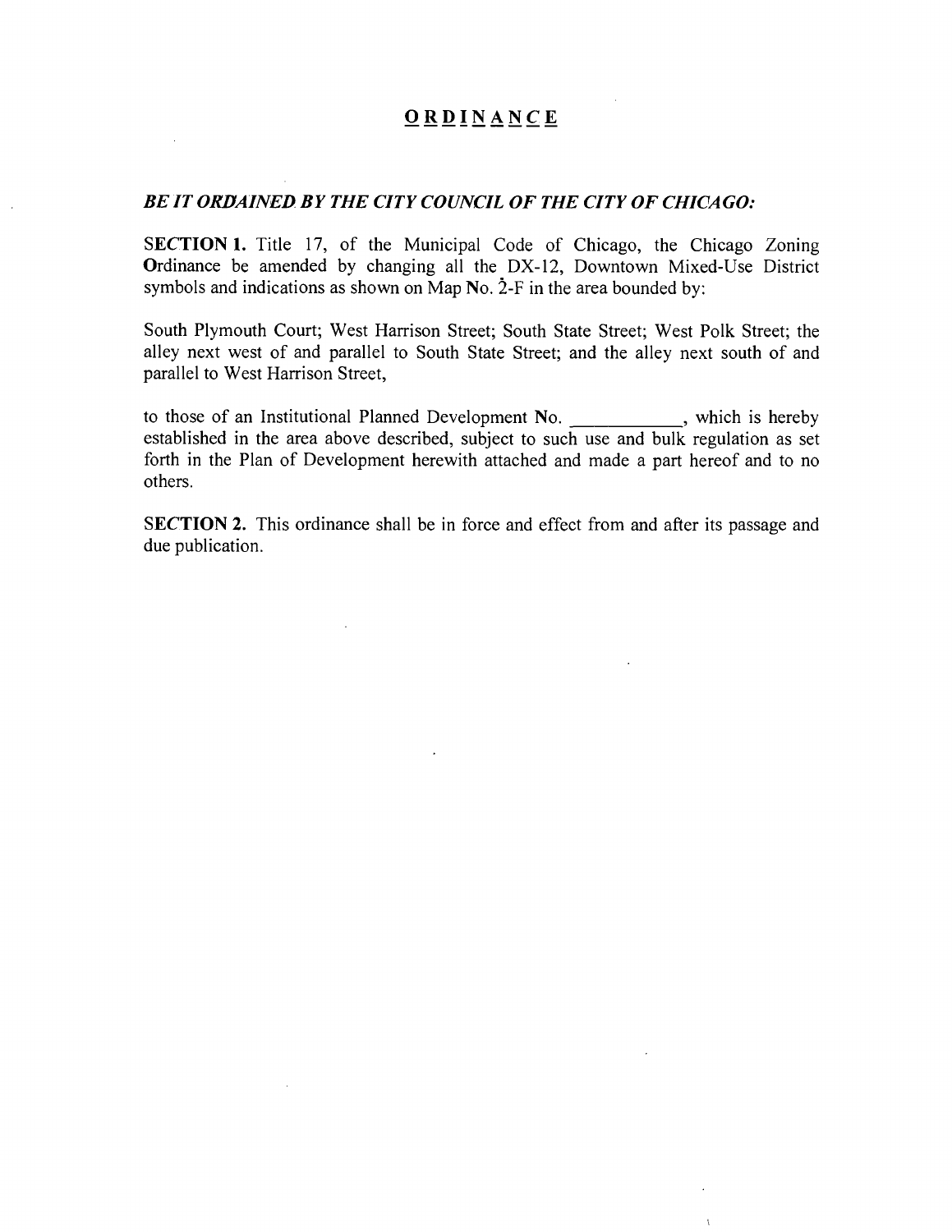| On what date did the owner acquire legal title to the subject property? PBC: 1998; BOE: 1999-2005                                                                                                                                           |
|---------------------------------------------------------------------------------------------------------------------------------------------------------------------------------------------------------------------------------------------|
| Has the present owner previously rezooed this pnquerty? If yes, when?<br><b>No</b>                                                                                                                                                          |
| Ptesent Zoning District DX-12 Proposed Zoning District IPD                                                                                                                                                                                  |
| Lot size in square feet (or dimensions) Net Site area: 100,061 souare feet (2.29 acres)                                                                                                                                                     |
| Cunent Use of the property School and vacant/surface parking lot                                                                                                                                                                            |
| Reason for rezaning the property To allow for construction of new high school                                                                                                                                                               |
| on more than hyp acres                                                                                                                                                                                                                      |
| Describe the proposed use of the property after the rezoning. Indicate the number of dwelling<br>units; numbec of paridng spaces; approxhnate square footage of any commercial space; and<br>height of the proposed building. (BE SPECIFIC) |
| The PBC proposes to construct a new high school on the vacant portion                                                                                                                                                                       |
| of the property to expand the student population to 1,200 students                                                                                                                                                                          |
| On May 14 <sup>th</sup> , 2007, the CIncago City Council passed the Affbzdable Requirements Ordinance                                                                                                                                       |

 $\frac{1}{2}$ 

 $\ddot{\phantom{a}}$ 

 $\bar{z}$ 

 $\bar{\epsilon}$ 

YES N/A NO N/A

 $\bar{\bar{z}}$ 

 $\cdot$ 

 $\hat{\boldsymbol{r}}$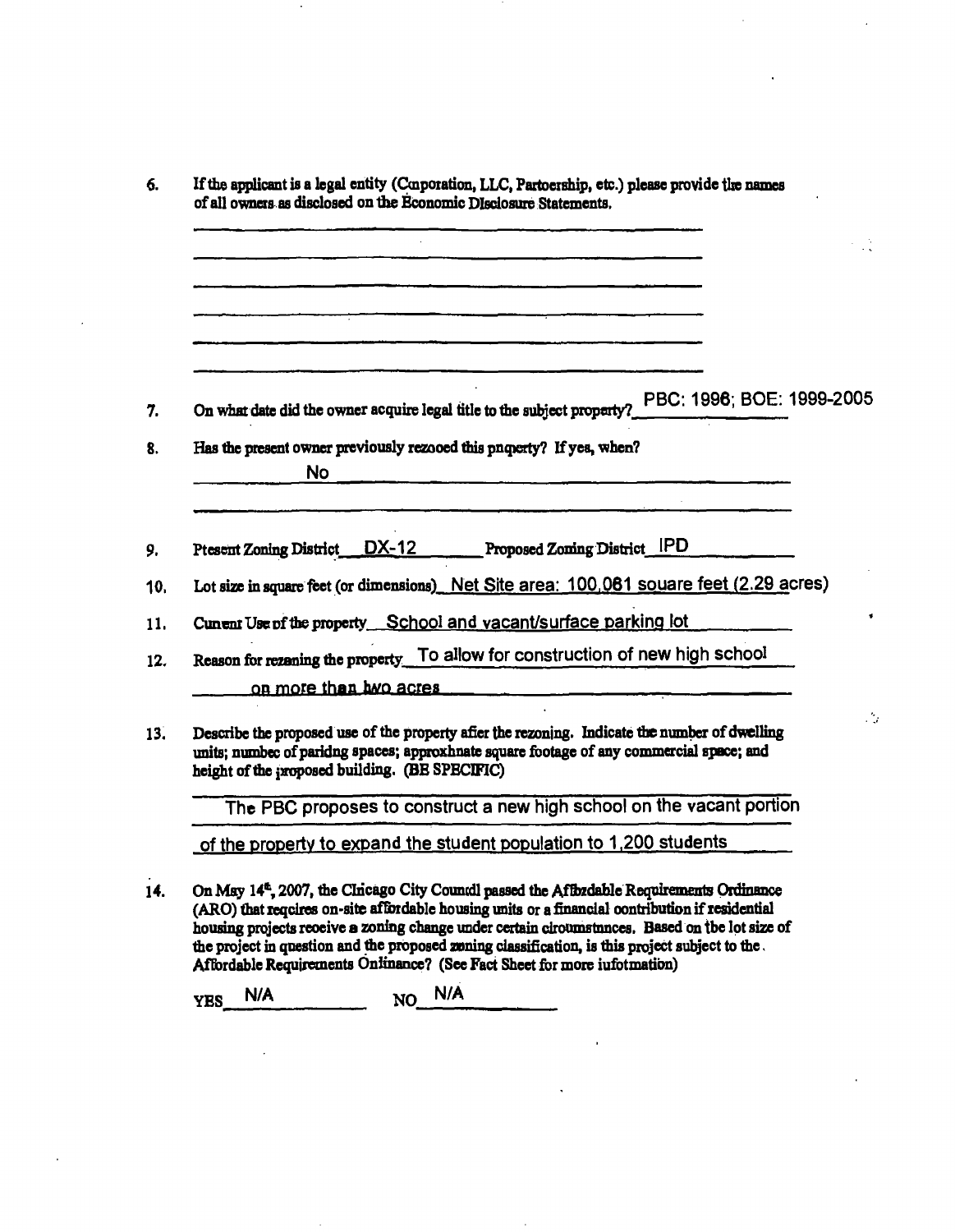# COUNTY OF COOK STATE OF ILLINOIS

Erin Lavin Cabonargi, Executive Director of the Public Building Commission of Chicago being first duly sworn, on oath deposes and states, that all of the above statements and the statements contained in the documents submitted herewith are true.

Erin Lavin Cabonargi Executive Director Public Building Commission of Chicago Richard J. Daley Center 50 W. Washington Room 200 Chicago, Illinois 60602

Subscribed and sworn to before me this

 $\mathcal{H}$ day of December, 2010

Symbers K Smitt

**OFFICIAL SEAL KIMBERLYR SMITH NOTARY PUBUC • STATE OF lUJNOIS VN COMMSSKM EXPIRES:10ID1/12** 

For Office Use Only

INTRODUCED BY:

DATE **DESIGNATE** 

 $\mathcal{L}_{\rm{max}}$ 

REFERRED TO: FILE NO.: WARD NO.:

COMMITTEE ON BUILDINGS & ZONING REZONING STAFF ^ CHICAGO PLAN COMMISSION

Jares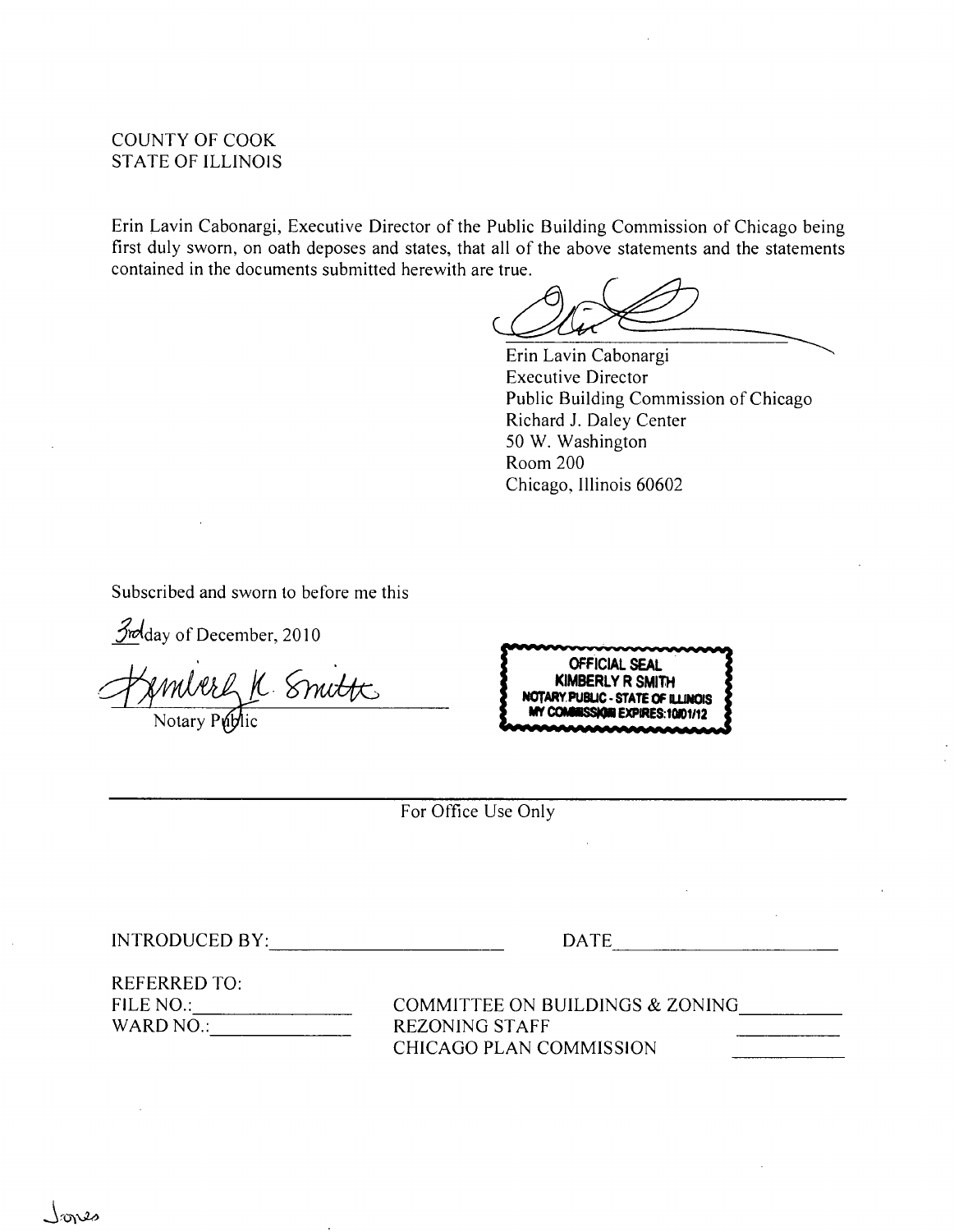



DEPARTMENT OF OPERATIONS 125 South Clark Street, 17th Floor • Chicago, Illinois 60603 • Telephone 773/553-2900 • FAX 773/553-4305

Patricia L. Taylor Chief Operating Officer

November 4, 2010

The Honorable Daniel S. Solis Chairman, Committee on Zoning Room 304, City Hall 121 North LaSalle Street Chicago, Illinois 60602

Ms. Patricia Scudiero Commissioner City of Chicago Department of Zoning and Land Use Planning 121 N. LaSalle SIreet, Room 900 Chicago, Illinois 60602

**Re: Application for Rezoning to an Institutional Planned Development William Jones College Preparatory High Sctiool 6AA-736 S. State Street and 2-12 W. Polk Street** 

Dear Chairman Solis and Commissioner Scudiero:

The Board of Education of the City of Chicago currently owns the above referenced property. This letter shall serve as formal written authorization for the Public Building Commission of Chicago to file an application to rezone the above referenced property from its current designation to an Institutional Planned Development to accommodate the construction of the new William Jones College Preparatory High School,

Please do not hesitate to contact me with any questions.

Sincerely,

Patricia L. Taylor

Chief Operating Officer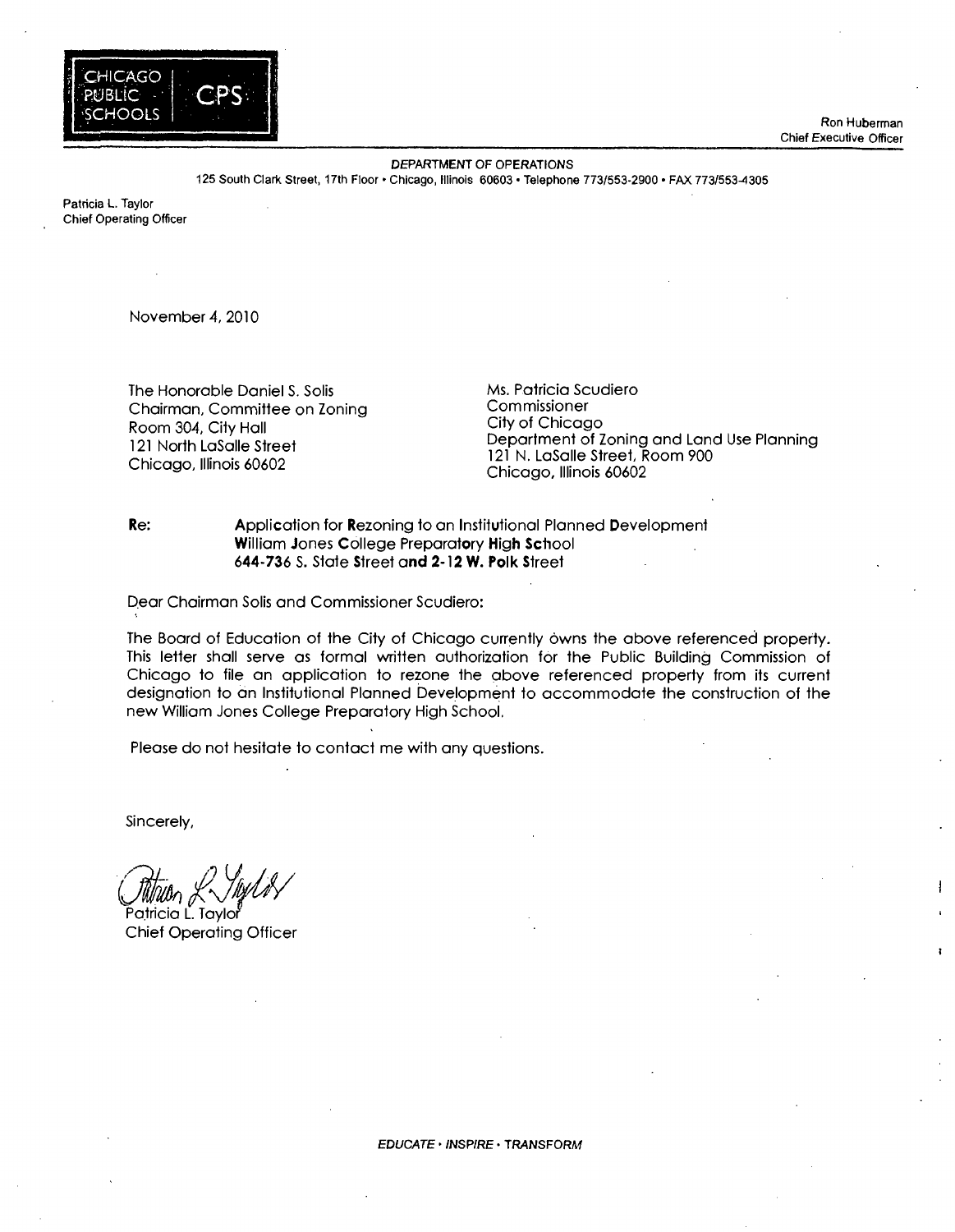# **INSTITUTIONAL PLANNED DEVELOPMENT NO. PLAN OF DEVELOPMENT STATEMENTS**

- 1. The area delineated herein as an Institutional Planned Development No. ("Planned Development") consists of approximately 100,081 sq. ft. (2.29 acres) of net site area which is depicted on the attached Planned Development Boundary, Property Line and Right of Way Adjustment Map. The property is owned by the Public Building Commission of Chicago (the "Applicant") and the Chicago Board of Education.
- 2. The Applicant shall obtain all applicable official reviews, approvals or permits which are necessary to implement this Planned Development. Any dedication or vacation of streets or alleys, or easements, or adjustments of right-of-way, or consolidation or re-subdivision of parcels, shall require a separate submittal on behalf of the Applicant or their successors, assignees, or grantees and approval by the City Council.
- 3. The requirements, obligations and conditions contained within this Planned Development shall be binding upon the Applicant, its successors and assigns, grantees and Lessees, if different than the Applicant, the legal title holders or any ground lessors. All rights granted hereunder to the Applicant shall inure to the benefit of the Applicant's successors and assigns and, if different than the Applicant, the legal title holder or any ground lessors. Furthermore, pursuant to the requirements of Article 17-8-0400 of the Chicago Zoning Ordinance, the Property, at the time applications for amendments, modifications or changes (administrative, legislative or otherwise) to this Planned Development are made, shall be under single ownership or under single designated control as defined in Section 17-8-0400 of the Chicago Zoning Ordinance.
- 4. This Plan of Development consists of the following seventeen (17) Statements: a Bulk Regulations and Data Table; Existing Land Use Map; Existing Zoning Map; a Planned Development Boundary and Property Line Map; a Right of Way Adjustment Map; Site and Landscape Plan; a Green Roof Plan; and Building Elevations prepared by Perkins & Will dated November 17, 2010. Full size sets of the Site/Landscape Plan and Building Elevations are on file with the Department of Zoning and Land Use Planning. The Planned Development is applicable to the area delineated herein and these and no other zoning controls shall apply. The Planned Development conforms to the intent and purpose of the Chicago Zoning Ordinance, Title 17 of the Municipal Code of Chicago and all requirements thereof, and satisfies the established criteria for approval as a Planned Development.
- 5. The uses permitted within the area delineated herein as an "Institutional Planned Development" shall include, schools, park and recreational uses, parking, modular units, and all other related and accessory uses as permitted within the DX-12, Downtown Mixed-Use District.
- 6. On-premises business identification signs and temporary construction signs shall be permitted within the area delineated herein as an "Institutional Planned Development," subject to the review and approval of the Department of Zoning and Land Use Planning. No off-premise signs shall be permitted in the Planned Development.
- 7. Off-street parking and off-street loading facilities shall be provided in compliance with this Planned Development, subject to review and approval of the Departments of Transportation and

| APPLICANT: | Public Building Commission of Chicago                                              |
|------------|------------------------------------------------------------------------------------|
| ADDRESS:   | 600-736 S. State Street, 1-25 W. Harrison Street, 2-12 W. Polk Street, and 601-619 |
|            | S. Plymouth Court                                                                  |
| DATE:      | December 8, 2010                                                                   |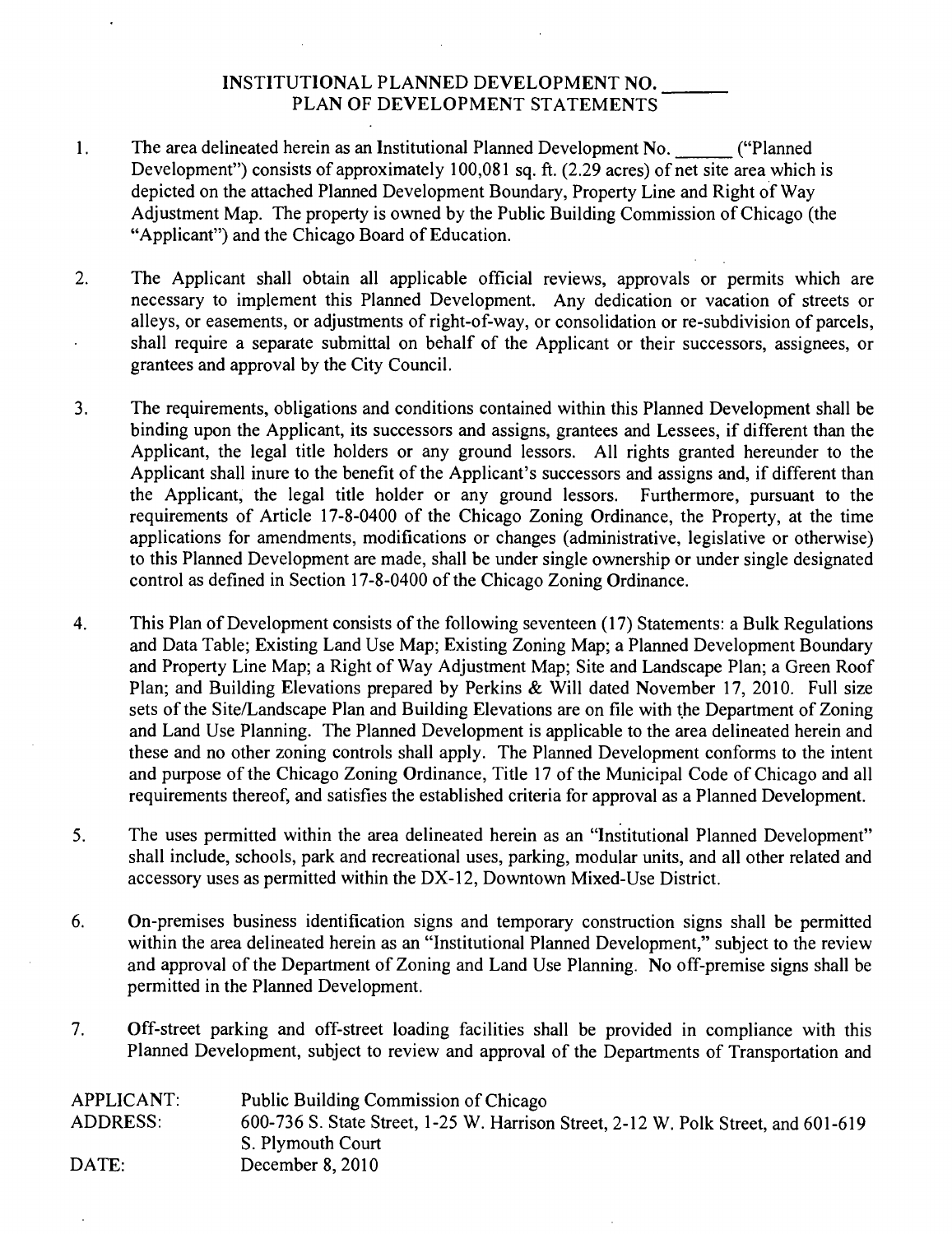Zoning and Land Use Planning.

- 8. Closure of all or part of any public streets or alleys during demolition or construction shall be subject to the review and approval of the Chicago Department of Transportation. All work proposed in the Public Way must be designed and constructed in accordance with the Chicago Department of Transportation Construction Standards for Work in the Public Way and in compliance with the Municipal Code of the City of Chicago.
- 9. In addition to the maximum height of the building and any appurtenance thereto prescribed in this Planned Development, the height of any improvement shall also be subject to height limitations as approved by the Federal Aviation Administration.
- 10. The maximum permitted floor area ratio (F.A.R.) shall be in accordance with the attached Bulk Regulations and Data Table. For purposes of F.A.R. calculations and floor area measurements, the definitions in the Chicago Zoning Ordinance shall apply.
- 11. The City of Chicago established a Part II Review Fee in the amount \$0.25 per square feet for the total buildable square feet (floor area ratio). The Part II Fee will be assessed by DZLUP during the actual Part II Review. The fee as determined by DZLUP staff at that time is final and binding on the Applicant and must be paid to the Department of Zoning and Land Use Planning prior to the issuance of any Part II Approval.
- 12. The Applicant shall obtain the applicable official reviews, approvals and permits from the various City Departments and or Committees regarding the use of the public way for any encroachments of public way space including encroachments on, over or under the street, sidewalk, parkway or alley. Such approval and permits shall require a separate submittal on behalf of the Applicant or its successors, assignees, or grantees and approval by the City Council.
- 13. The Applicant acknowledges that it is in the public interest to design, construct and maintain all buildings in a manner that promotes and maximizes that conservation of natural resources. The Applicant shall design, construct and maintain all buildings located within the subject property in a manner generally consistent with the Leadership in Energy and Environmental Design (LEED) Green Building Rating System. Copies of these standards may be obtained from the Department of Zoning and Land Use Planning.
- 14. The Applicant acknowledges that it is in the public interest to design, construct and maintain the building and all other improvements in a manner that promotes, enables and maximizes universal access throughout the subject property. Plans for all buildings and improvements on subject property shall be reviewed and approved by the Mayor's Office for People with Disabilities (MOPD) to ensure compliance with all applicable laws and regulations related to access for persons with disabilities and to promote a high standard of accessibility. No building permit shall be issued by the Department of Construction and Permits until the Director of MOPD has approved detailed construction drawings for the building or improvement proposed.
- 15. The terms, conditions and exhibits of this Planned Development Ordinance may be modified administratively b y the Commissioner of the Department of Zoning and Land Use Planning

| APPLICANT: | Public Building Commission of Chicago                                              |
|------------|------------------------------------------------------------------------------------|
| ADDRESS:   | 600-736 S. State Street, 1-25 W. Harrison Street, 2-12 W. Polk Street, and 601-619 |
|            | S. Plymouth Court                                                                  |
| DATE:      | December $8, 2010$                                                                 |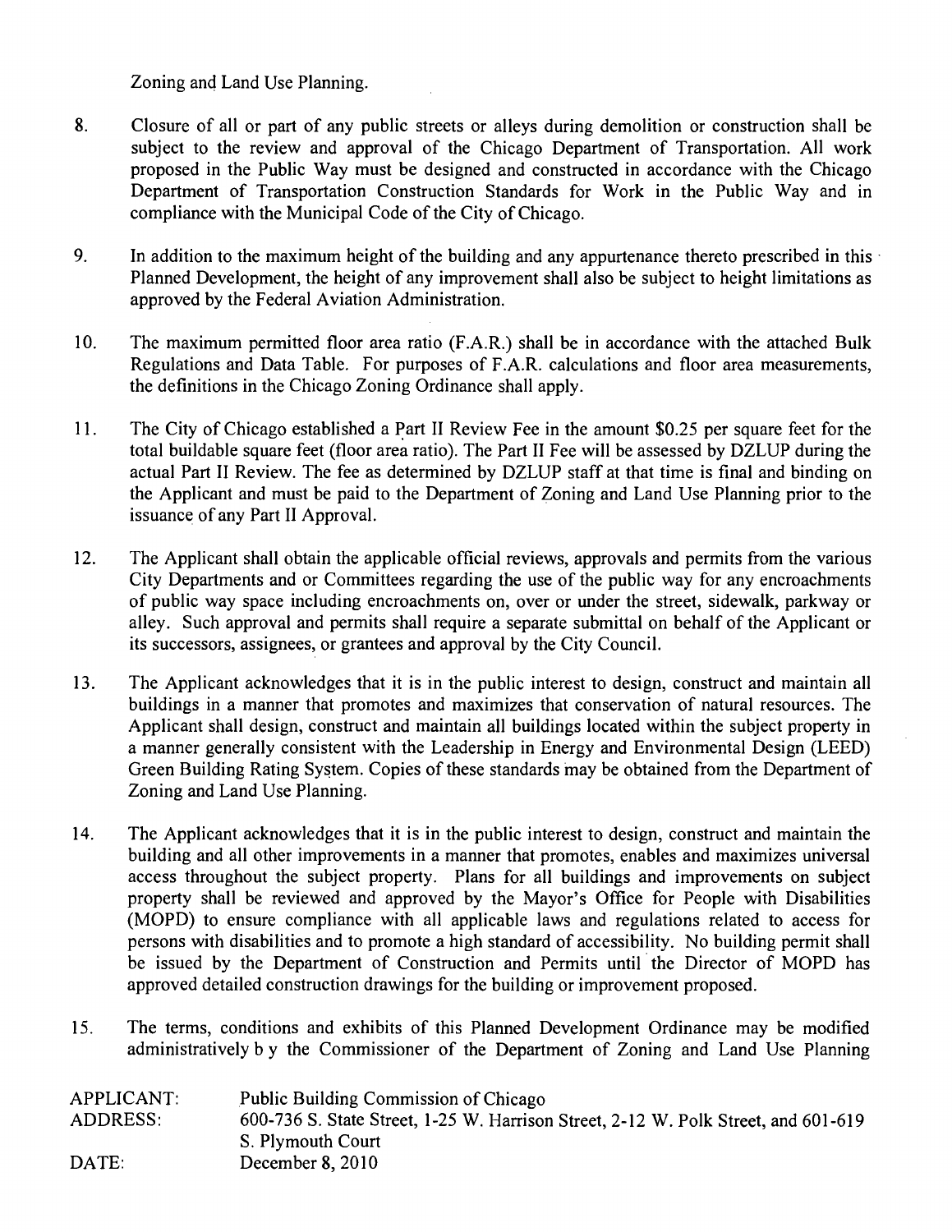pursuant to Section 17-13-0611 of the Chicago Zoning Ordinance.

- 16. The Applicant will comply with Rules and Regulations for the Maintenance of Stockpiles promulgated by the Commissioner of Streets and Sanitation, the Commissioner of Environment and the Commissioner of Buildings under Section 13-32-125 of the Municipal Code of Chicago or any other provision of that Code.
- 17. Unless substantial new construction on the Property has commenced within 6 years following adoption of this Planned Development, and unless completion is thereafter diligently pursued, then this Planned Development shall expire and the zoning of the Property shall automatically revert back to DX-12, Downtown Mixed-Use District.

APPLICANT: Public Building Commission of Chicago ADDRESS: 600-736 S. State Street, 1-25 W. Harrison Street, 2-12 W. Polk Street, and 601-619 S. Plymouth Court DATE: December 8, 2010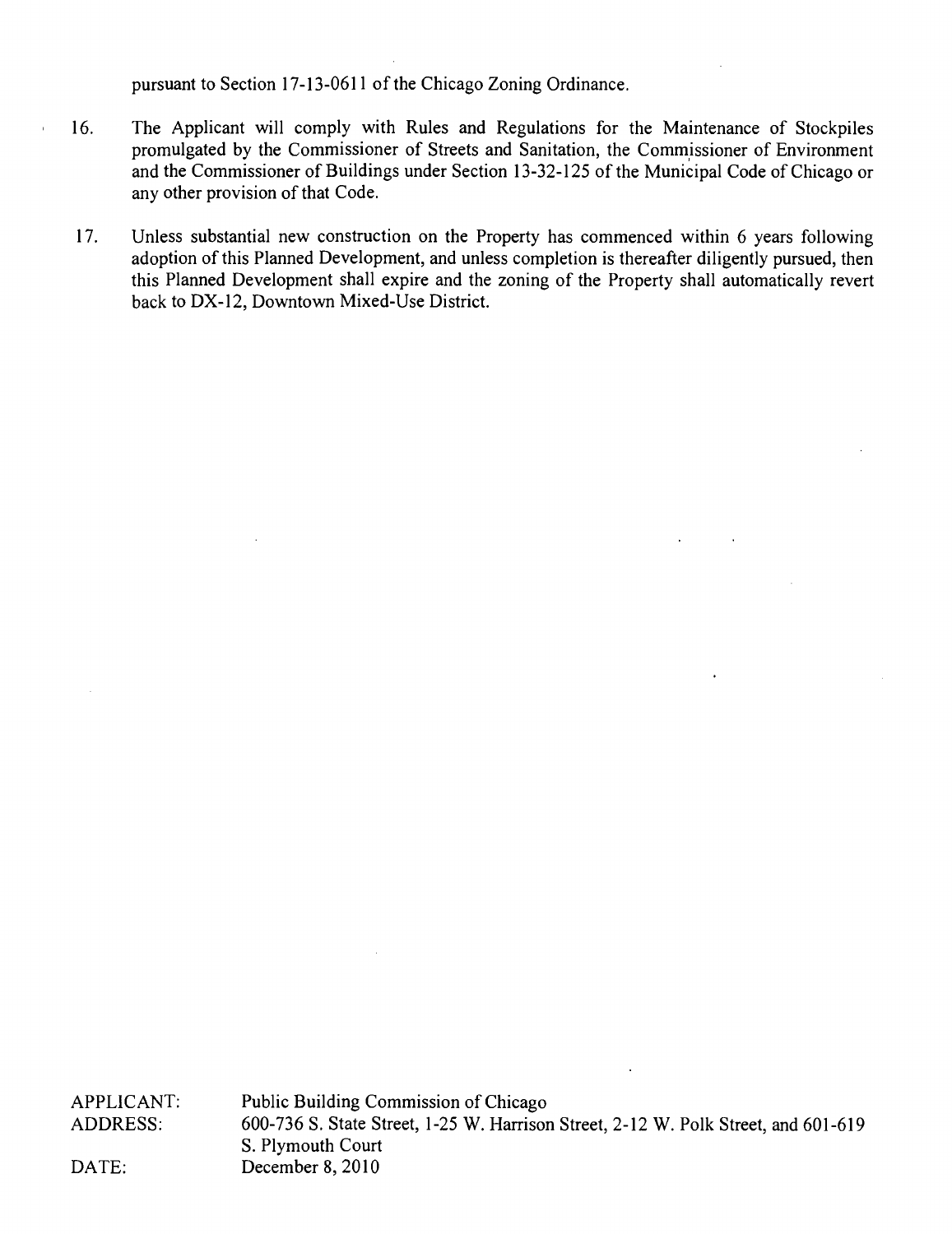### **INSTITUTIONAL PLANNED DEVELOPMENT BULK REGULATIONS AND DATA TABLE**

#### *Site Area*

Gross Site Area: 163,906 sq.ft. (3.76 acres) Net Site Area: 100,081 sq. ft. (2.29 acres) Public Right-of-Way: 63,825 sq. ft. (1.46 acres)

Sub-area A: 46,028 sq. ft, (1.056 acres) (45.9% of Net Site Area)<br>Sub-area B: 54.053 sq. ft, (1.240 acres) (54.0% of Net Site Area) 54,053 sq. ft, (1.240 acres) (54,0% of Net Site Area)

#### *Maximum Height*

Sub-area A: 170'-0" (as measured by Chicago Zoning Ordinance) Sub-area B: In accordance with future Site Plan

## Floor Area Ratio & Buildable Area

Overall Maximum FAR: 12 Overall Maximum Buildable Area: 1,200,972 sq. ft. (100,081 net site area x 12 FAR)

#### Sub-area A:

Net Site Area: 46,028 sq. ft. Underlying Zoning: DX-12 DX-12 Buildable Area: 552,336 sq. ft. Proposed Building Sq. Ft: 242,000 sq. ft.

#### Sub-area B:

Net Site Area: 54,053 sq. ft. Underlying Zoning: DX-12 DX-12 Buildable Area: 648,636 sq. ft. Existing As-Buih Sq. Ft.: 130,038 sq. ft.

#### *Setbacks*

Sub-area A: Required: 0 Provided:

• Front (S. State St): O'-O"

- Side (North):  $6'-7$ "
- Side (South): O'-O"
- Rear (Alley):  $4'-0$ "

Sub-area B: Required: 0 Provided: In accordance with Site Plan

APPLICANT: PUBLIC BUILDING COMMISSION OF CHICAGO ADDRESS: 600-736 S. State Street, 1-25 W. Harrison Street, 2-12 W. Polk Street, and 601-619 S. Plymouth Court DATE: December 8, 2010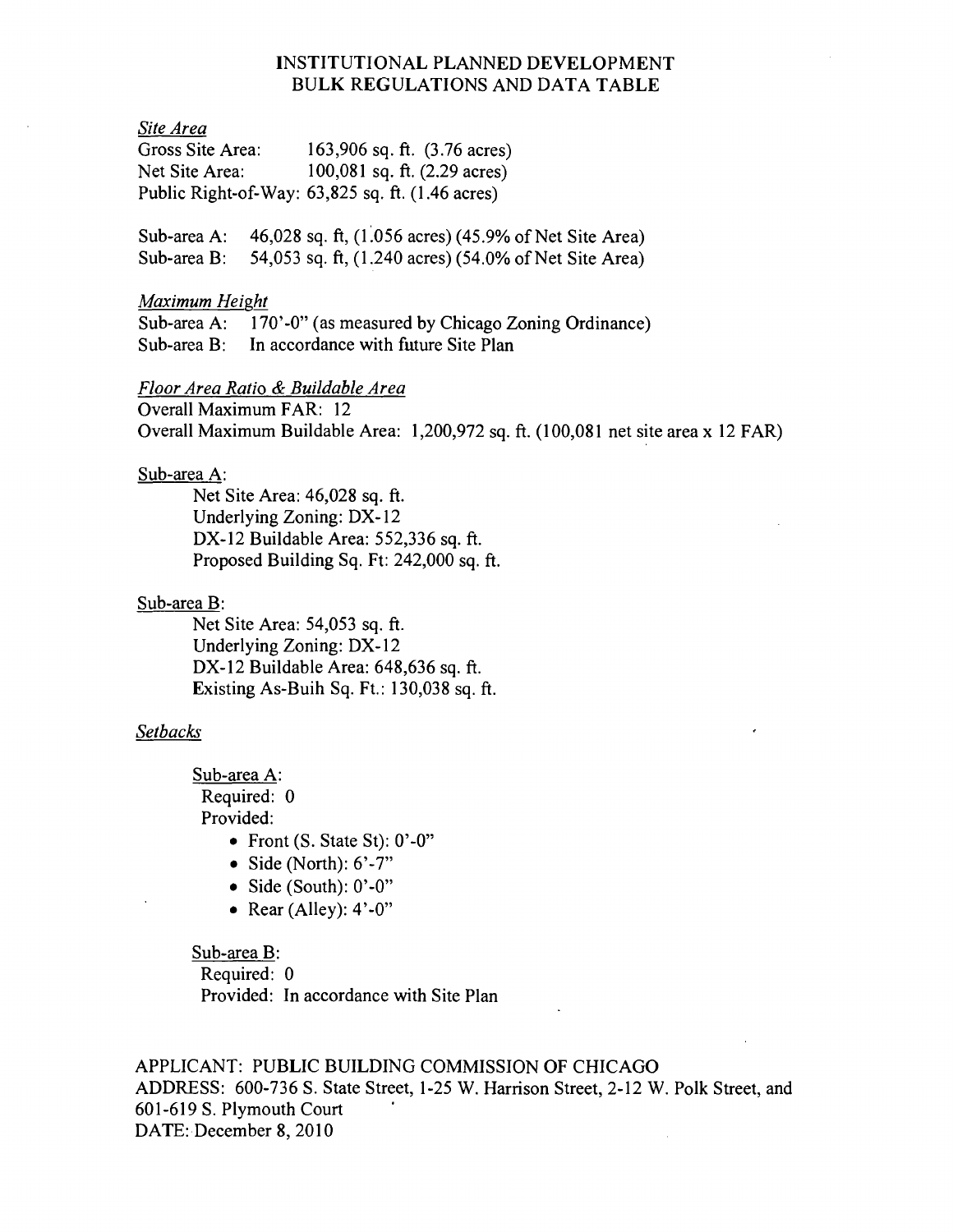Sub-area A: 3,799 sq. ft

*Sub-area B: 13,000 sq. ft. minimum* 

# *Bicycle Spaces:*

| Sub-area A: |                              |
|-------------|------------------------------|
| Required:   |                              |
| Provided:   | 65 minimum                   |
|             |                              |
| Sub-area B: |                              |
| Required:   |                              |
| Provided:   | In accordance with Site Plan |

 $\hat{\mathbf{v}}$ 

## *Parkins Spaces:*

| Sub-a <u>rea</u> A: |                                     |
|---------------------|-------------------------------------|
| Required:           |                                     |
| Provided:           | 67 total spaces (64 regular; 3 ADA) |

| Sub-area B: |                              |
|-------------|------------------------------|
| Required:   |                              |
| Provided:   | In accordance with Site Plan |

# *Loadins Spaces:*

 $\bar{z}$ 

 $\ddot{\phantom{a}}$ 

| Sub-area A:                           |                              |
|---------------------------------------|------------------------------|
| Required:                             |                              |
| Provided:                             |                              |
| Sub-area B:<br>Required:<br>Provided: | In accordance with Site Plan |

APPLICANT: PUBLIC BUILDING COMMISSION OF CHICAGO ADDRESS: 600-736 S. State Street, 1-25 W. Harrison Street, 2-12 W. Polk Street, and 601-619 S. Plymouth Court DATE: December 8, 2010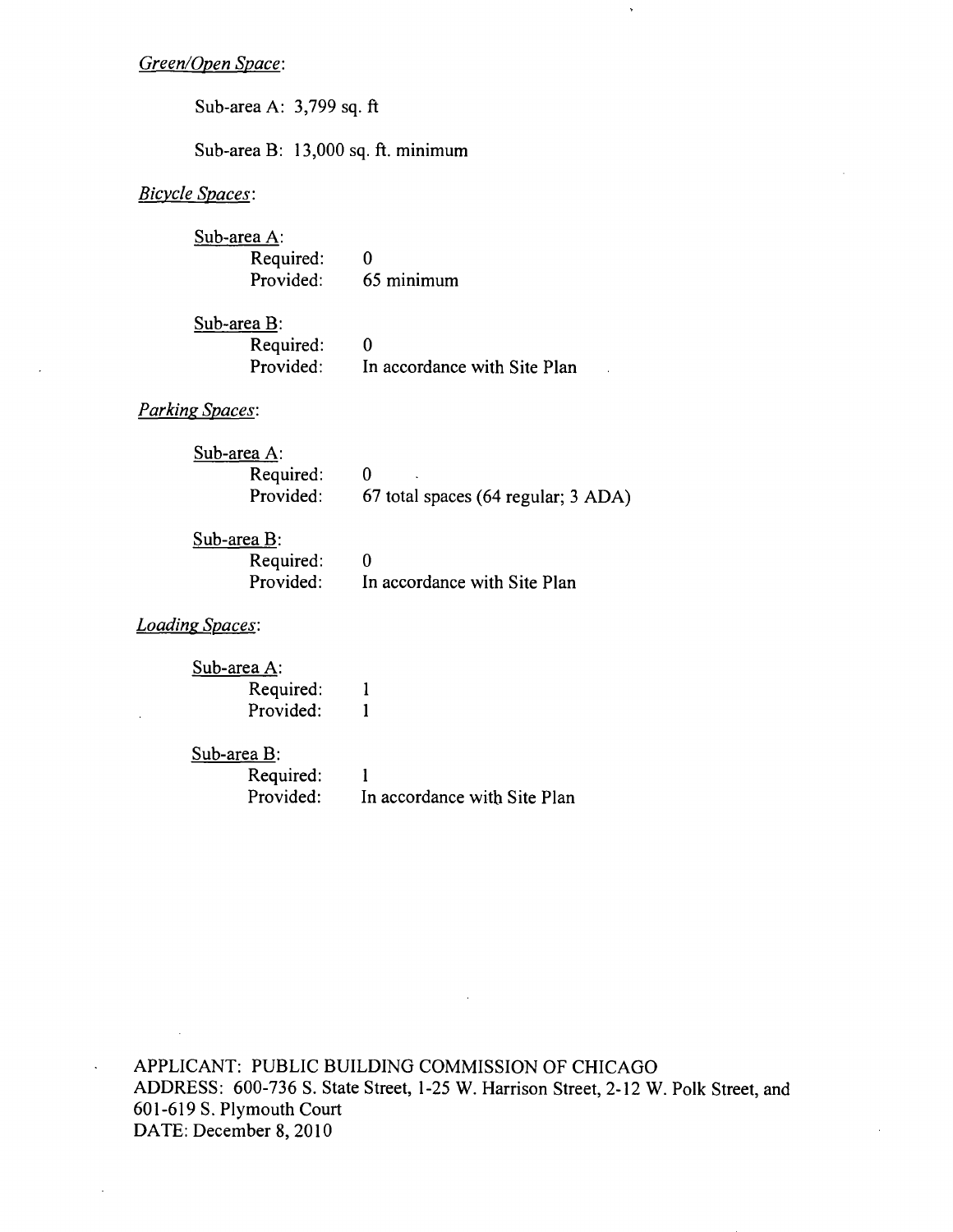#### AFFIDAVIT

Daniel S. Solis, Chairman Committee on Zoning Room 304, City Hall 121 North LaSalle Street Chicago, Illinois 60602

Linda Searl, Chairman Chicago Plan Commission Room 1000, City Hall 121 North LaSalle Street Chicago, Illinois 60602

APPLICANTS: The Public Building Commission of Chicago 50 West Washington Street, Room 200 Daley Center, Chicago, Illinois 60602

RE: William Jones College Preparatory High School

Dear Chairman Solis and Chairman Searl:

The undersigned, Carol D. Stubblefield, an attomey for the Applicant, the Public Building Commission of Chicago, being first duly swom on oath, deposes and states the following:

That the undersigned certifies that she has complied with the requirements of Section 17-13- 0107 of the Chicago Zoning Ordinance of the City of Chicago Municipal Code by sending the attached letter by United States Postal Service First Class Mail to the owners of all property within 250 feet in each direction of the property to be rezoned, as determined by the most recent Cook County tax records of Cook County, the boundaries of which are commonly known as 600-736 S. State Street, 1-25 W. Harrison Street, 2-12 W. Polk Street, and 601-619 S. Plymouth Court, exclusive of public roads, streets, alleys and other public ways, or a total distance limited to 400 feet; and that the notice contained the common street address of the subject property, a description of the nature, scope and purpose of the application or proposal; the name and address of the Applicant; the date the Applicant intends to file the application to rezone the Property is on December 8, 2010; that the Applicant has made a bona fide effort to determine the addresses of the parties to be notified under Section 17-13-107 and 17-13-0604-B of the Chicago Zoning Ordinance, that the Applicant certifies that the accompanying list of names and addresses of surrounding properties located within 250 feet of the subject property (excluding public roads, streets and alleys), is a complete list containing the names and last known addresses of the owners of the property required to be served, and that the Applicant has fiimished, in addition, a list of the persons so served.

 $Bv$ Carol D. Stubolefield, Attomey *J*  **OFFICIAL SEAL HILLIE M SEMPRIT NOTARY PUBLIC - STATE OF 8** 

**MY COMMISSION EXPIRESOS/08/13** 

Subscribed and swom to before me

this  $i<sup>st</sup>$  day of December, 2010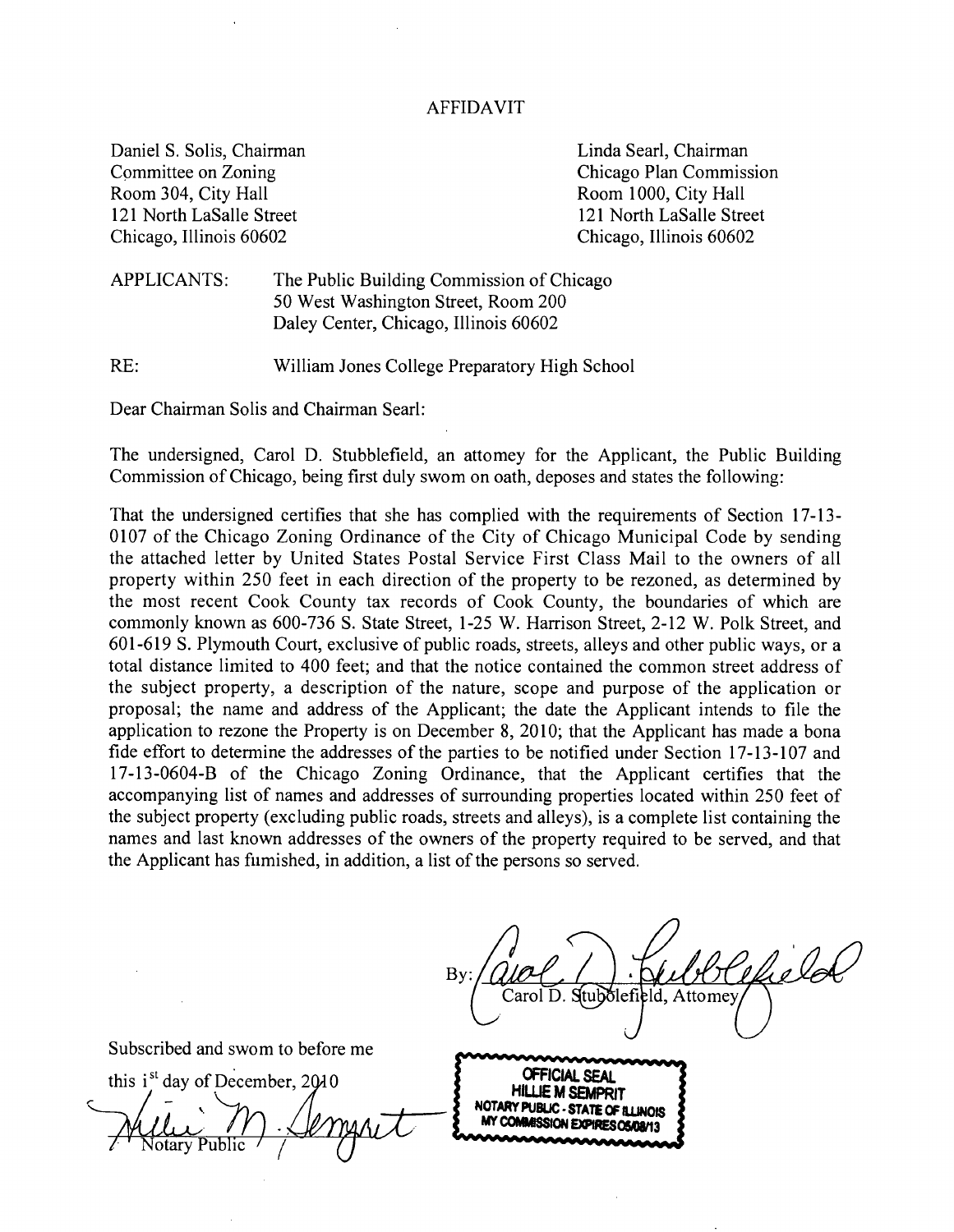### **NOTICE OF FILING OF APPLICATION FOR REZONING**

APPLICANT: The Public Building Commission of Chicago PROPERTY: 600-736 S. State Street, 1-25 W. Harrison Street, 2-12 W. Polk Street, and 601-619 S. Plymouth Court PROJECT: William Jones College Preparatory High School

DATE: December 8, 2010

Dear Sir or Madam:

In accordance with the requirements of Section 17-13-0107 of the Municipal Code of the City of Chicago, please be informed that on or about December 8, 2010, the Public Building Commission of Chicago will file an application to change the zoning for the property the boundaries of which are commonly known as 600-736 S. State Street, 1-25 W. Harrison Street, 2-12 W. Polk Street, and 601-619 S. Plymouth Court, from its current zoning of DX-12, Downtown Mixed-Use District to an Institutional Planned Development.

The Public Building Commission of Chicago owns and controls the property commonly known as 600-642 South State Street, 1-25 West Harrison Street, and 601-619 South Plymouth Court, Chicago, Illinois (the "PBC Property"). The City of Chicago in Tmst for Use of Schools on behalf of the Chicago Board of Education (the "Chicago Board of Education") with offices at 125 S. Clark Street, 17<sup>th</sup> Floor, Chicago, Illinois 60603 owns and controls the property commonly known as 644-736 South State Street and 2-12 West Polk Street (the "BOE Property") (the PBC Property and the BOE Property are collectively referred to herein as the "Properly"). The Properly is the subject of the application for rezoning. The purpose of the application is to allow the PBC lo constmct a new high school on the Property.

The Public Building Commission is located in Room 200, of the Daley Center, 50 West Washington, Chicago, Illinois 60602. Questions regarding the proposed school expansion or the rezoning of the Property may be addressed to Mimi Simon, Public Building Commission, Room 200, Daley Center, 50 West Washington, Chicago, Illinois 60602 (312) 744-3090.

**PLEASE NOTE: THE APPLICANT IS NOT SEEKING TO REZONE YOUR PROPERTY. THE PUBLIC BUILDING COMMISSION IS SEEKING TO REZONE THE PROPERTY REFERENCED HEREIN FOR THE CONSTRUCTION OF A NEW WILLIAM JONES COLLEGE PREPARATORY HIGH SCHOOL. THIS NOTICE IS BEING SENT TO YOU BECAUSE YOU OWN PROPERTY WITHIN 250 FEET OF THE BOUNDARIES OF THE PROPERTY.** 

Wery tmly yours, xibblefield Carol D. Stubbleffeld.

Neal & Leroy,  $L\nu CC$ Attomey for the Applicant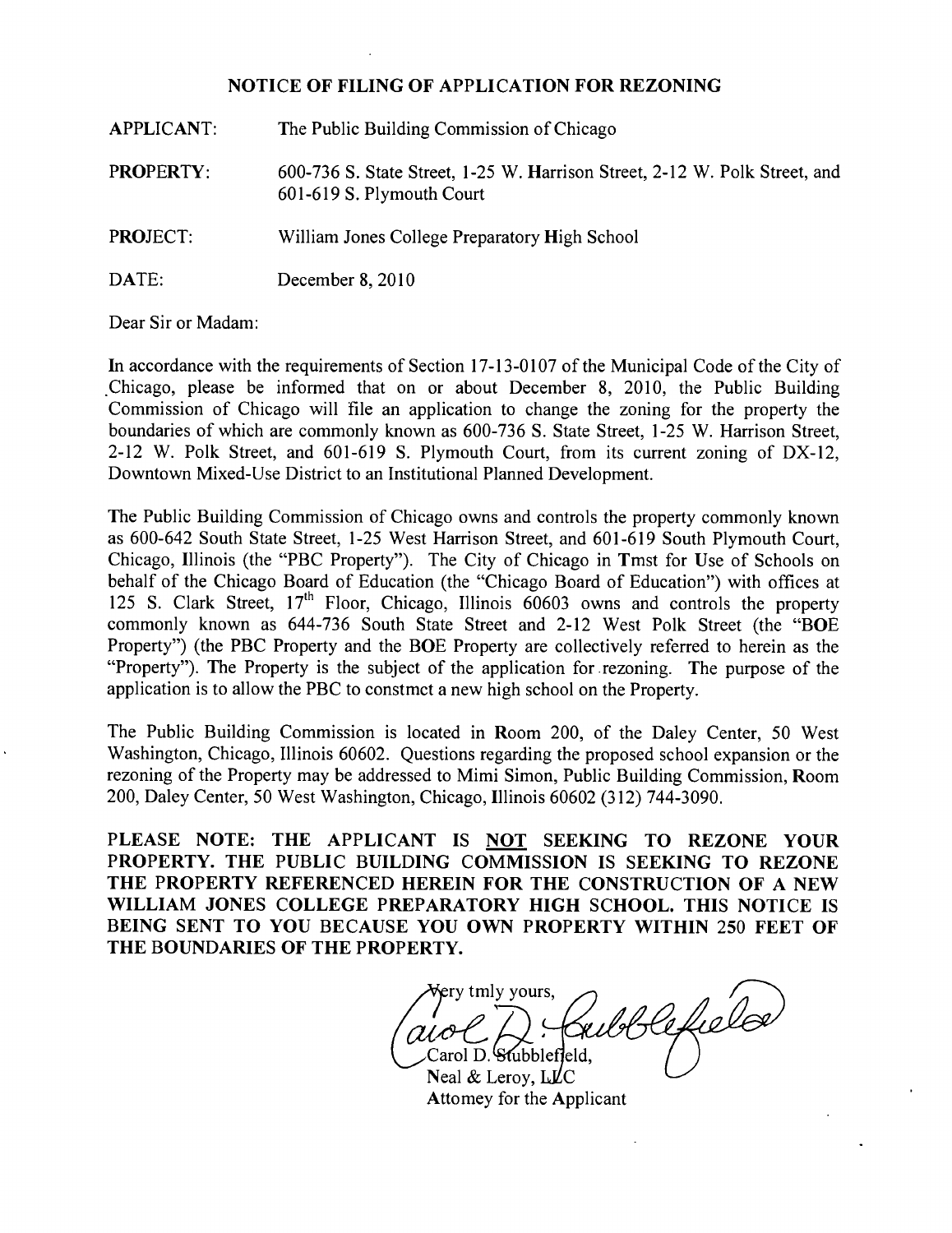Daniel S. Solis, Chairman Committee on Zoning Room 304, City Hall 121 North LaSalle Street Chicago, Illinois 60602

Linda Searl, Chairman Chicago Plan Commission Room 1000, City Hall 121 North LaSalle Street Chicago, Illinois 60602

APPLICANT: Public Building Commission of Chicago 50 West Washington Street, Room 200 Daley Center, Chicago, Illinois 60602

RE: William Jones College Preparatory High School

Dear Chairpersons:

The undersigned, Carol D. Stubblefield, an attomey for the Applicant, being first duly swom on oath, deposes and states the following:

Pursuant to Section 17-13-0107 of the Municipal Code of the City of Chicago, I hereby state that I am an attomey for the Applicant, the Public Building Commission of Chicago ("PBC"), with offices at 50 West Washington Street Room 200 Daley Center Chicago, Illinois 60602. The PBC owns and controls the property commonly known as 600-642 South State Street, 1 -25 West Harrison Street, and 601-619 South Plymouth Court, Chicago, Illinois (the "PBC Property"). The City of Chicago in Tmst for Use of Schools on behalf of the Chicago Board of Education (the "Chicago Board of Education") with offices at 125 S. Clark Street,  $17<sup>th</sup>$  Floor, Chicago, Illinois 60603 owns and controls the property commonly known as 644-736 South Slate Street and 2-12 West Polk Street (the "BOE Property") (the PBC Property and the BOE Properly are collectively referred to herein as the "Property"). The Chicago Board of Education has authorized the PBC to include the BOE Property in the application for rezoning. {See Consent to Rezone Letter attached to this Affidavit as Exhibit A). The Property is the subject of this application for rezoning. The purpose of this application is to allow the PBC to constmct a new high school on the Property for the Chicago Board of Education.

Public Building Commission

oblefield, Attornev

Subscribed and Swom to before me

this  $\sqrt{\frac{6 \text{ m}}{10}}$  day of November, 2010.

Hillii n Notary Public/

**OFFICIAL SEAL HILLIE M SEMPRIT** NOTARY PUBLIC - STATE MY COMMISSION EX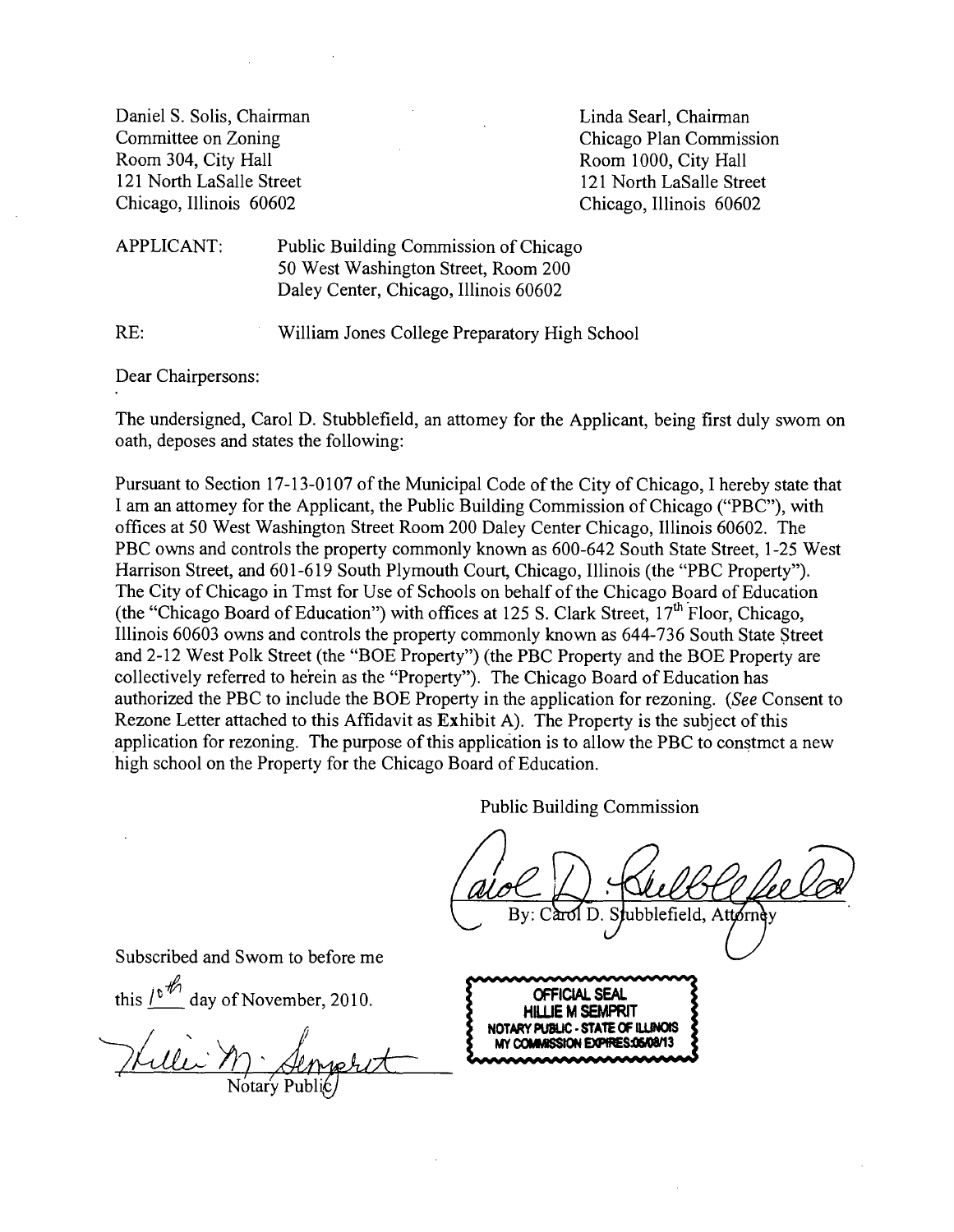

Ron Huberman Chief Executive Officer

DEPARTMENT OF OPERATIONS 125 South Clarl< Street, 17th Floor • Chicago, Illinois 60603 • Telephone 773/553-2900 • FAX 773/553-4305

Patricia L. Taylor Chief Operating Officer

November 4, 2010

The Honorable Daniel S. Solis Chairman, Committee on Zoning Room 304, City Hail 121 North LaSalle Street Chicago, Illinois 60602

Ms. Patricia Scudiero Commissioner City of Chicago Department of Zoning and Land Use Planning 121 N. LaSalle Street, Room 900 Chicago, Illinois 60602

**Re: Application for Rezoning to an Institutional Planned Development William Jones College Preparatory High Sctiooi 644-736 S. State Street and 2-12 W. Polk Street** 

Dear Chairman Solis and Commissioner Scudiero:

The Board of Education of the City of Chicago currently owns the above referenced property. This letter shall serve as formal written authorization for the Public Building Commission of Chicago to file an application to rezone the above referenced property from its current designation to an Institutional Planned Development to accommodate the construction of the nevy William Jones College Preparatory High School.

Please do not hesitate to contact me with any questions.

Sincerely,

1\

Patricia L. Tavloi Chief Operating Officer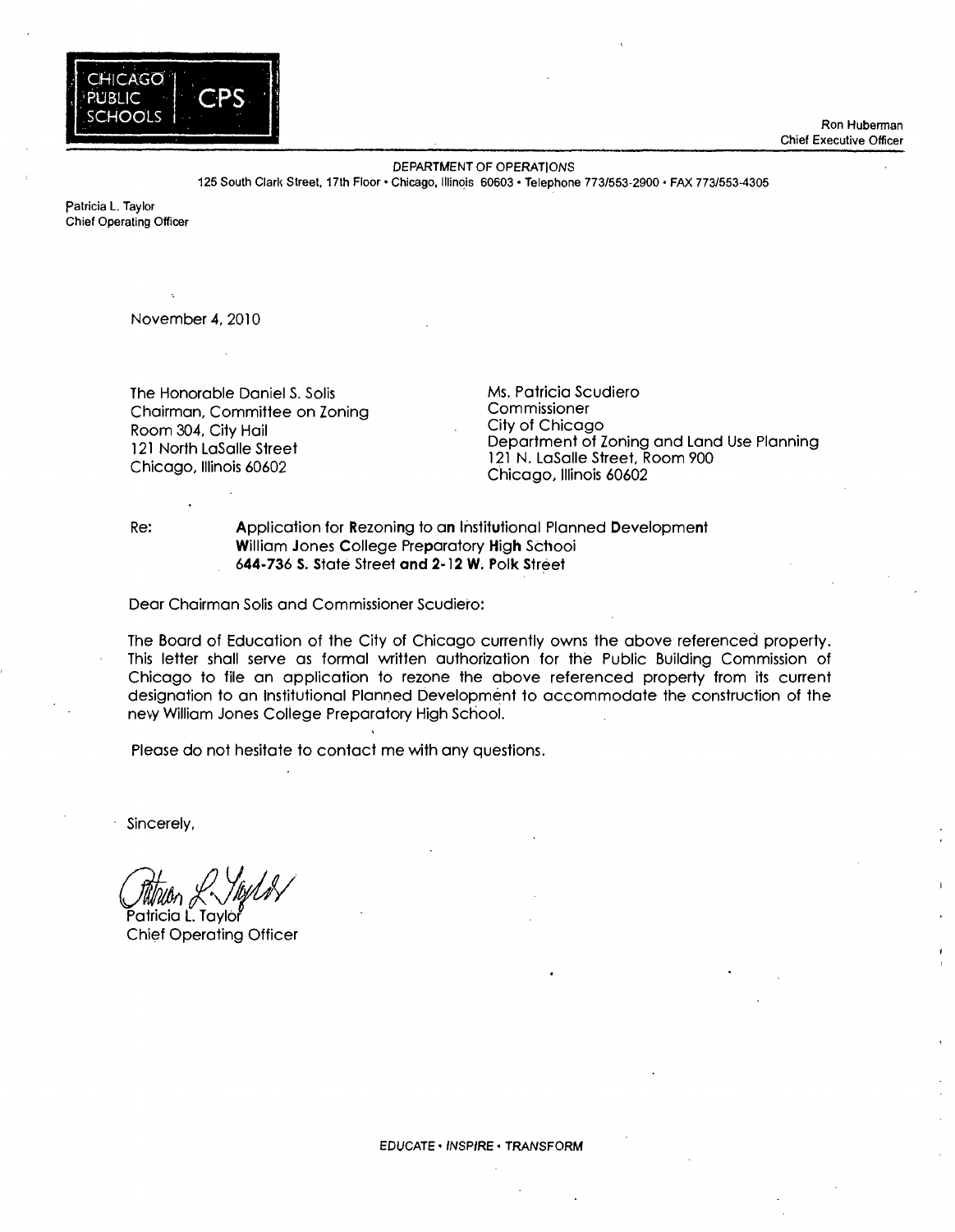

| <b>ZONING MAP</b>                                             |                                                                                                                                                      |                                                                                          |  |
|---------------------------------------------------------------|------------------------------------------------------------------------------------------------------------------------------------------------------|------------------------------------------------------------------------------------------|--|
| <b>APPLICANT:</b><br>PUBLIC BUILDING COMMISSION<br>OF CHICAGO | Jones College Prep Replacement High School<br>2-12 W. Polk Street<br>600-736 S. State Street<br>1-25 W. Harrison Street<br>601-619 S. Plymouth Court | <b>Architect of Record:</b><br>Perkins + Will<br>330 N. Wabash Ave.<br>Chicago, IL 60611 |  |
| CITY OF CHICAGO. MAYOR RICHARD M. DALEY                       | <b>CHICAGO PUBLIC SCHOOLS</b><br>December 8, 2010                                                                                                    |                                                                                          |  |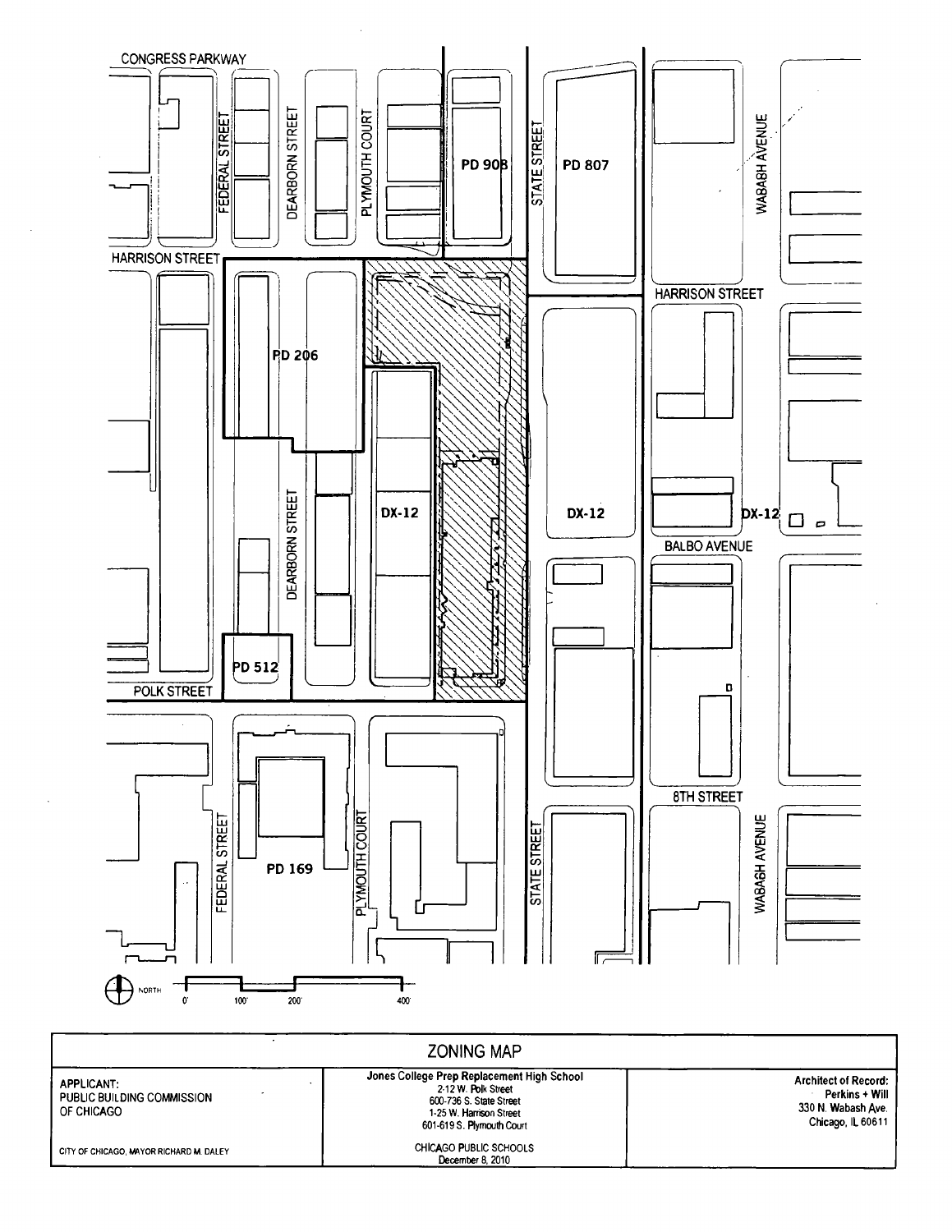

| LAND USE MAP                                                  |                                                                                                                                                      |                                                                                          |
|---------------------------------------------------------------|------------------------------------------------------------------------------------------------------------------------------------------------------|------------------------------------------------------------------------------------------|
| <b>APPLICANT:</b><br>PUBLIC BUILDING COMMISSION<br>OF CHICAGO | Jones College Prep Replacement High School<br>2-12 W. Polk Street<br>600-736 S. State Street<br>1-25 W. Harrison Street<br>601-619 S. Plymouth Court | <b>Architect of Record:</b><br>Perkins + Will<br>330 N. Wabash Ave.<br>Chicago, IL 60611 |
| CITY OF CHICAGO, MAYOR RICHARD M, DALEY                       | CHICAGO PUBLIC SCHOOLS<br>December 8, 2010                                                                                                           |                                                                                          |

 $\ddot{\phantom{a}}$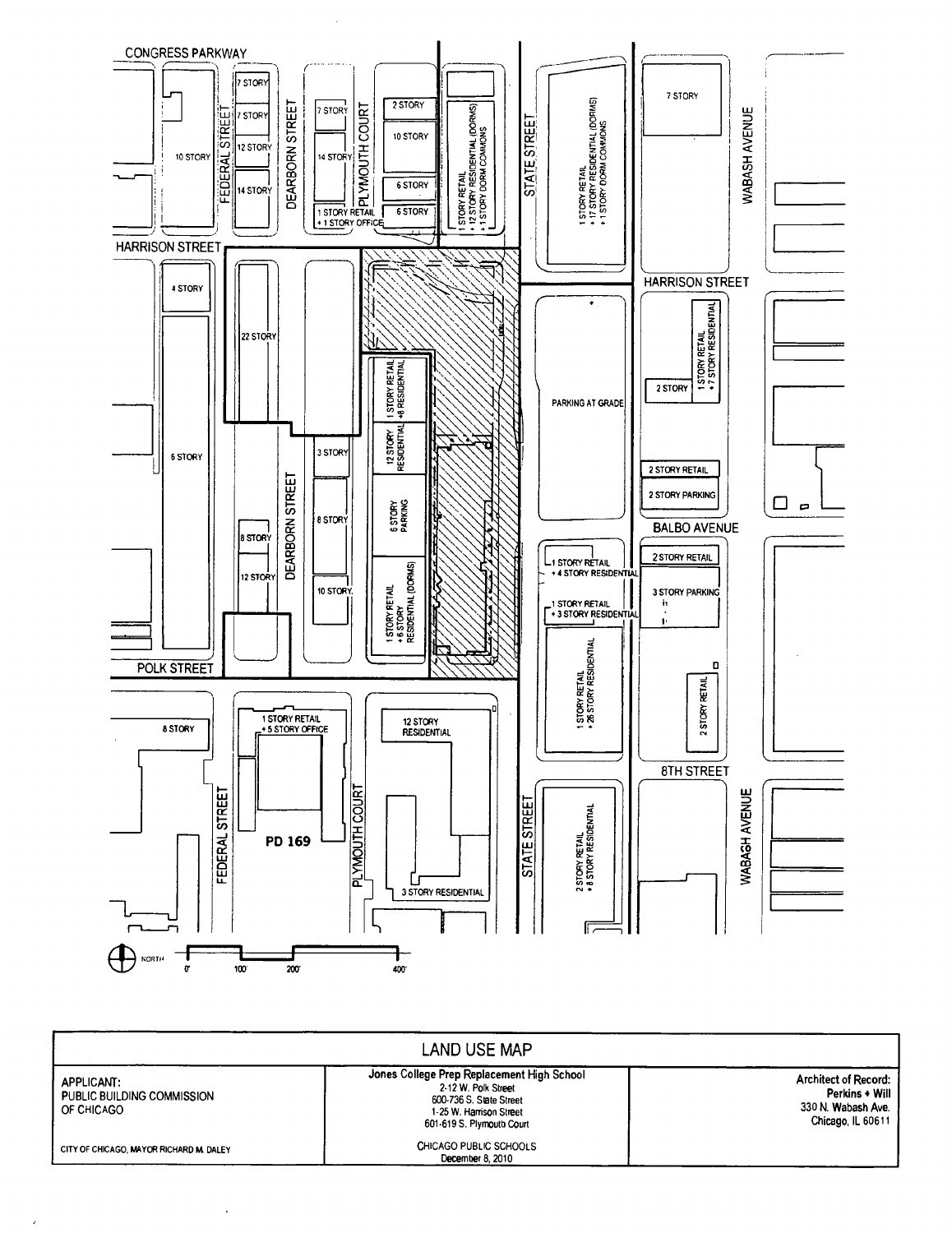

|                                                               | PLANNED DEVELOPMENT BOUNDARY, PROPERTY LINE AND SUBAREA MAP                                                                                        |                                                                                          |
|---------------------------------------------------------------|----------------------------------------------------------------------------------------------------------------------------------------------------|------------------------------------------------------------------------------------------|
| <b>APPLICANT:</b><br>PUBLIC BUILDING COMMISSION<br>OF CHICAGO | Jones College Prep Replacement High School<br>2-12 W. Polk Street<br>600-736 S. State Street<br>1-25 W. Hamson Street<br>601-619 S. Plymouth Court | <b>Architect of Record:</b><br>Perkins + Will<br>330 N. Wabash Ave.<br>Chicago, IL 60611 |
| CITY OF CHICAGO, MAYOR RICHARD M, DALEY                       | CHICAGO PUBLIC SCHOOLS<br>December 8, 2010                                                                                                         |                                                                                          |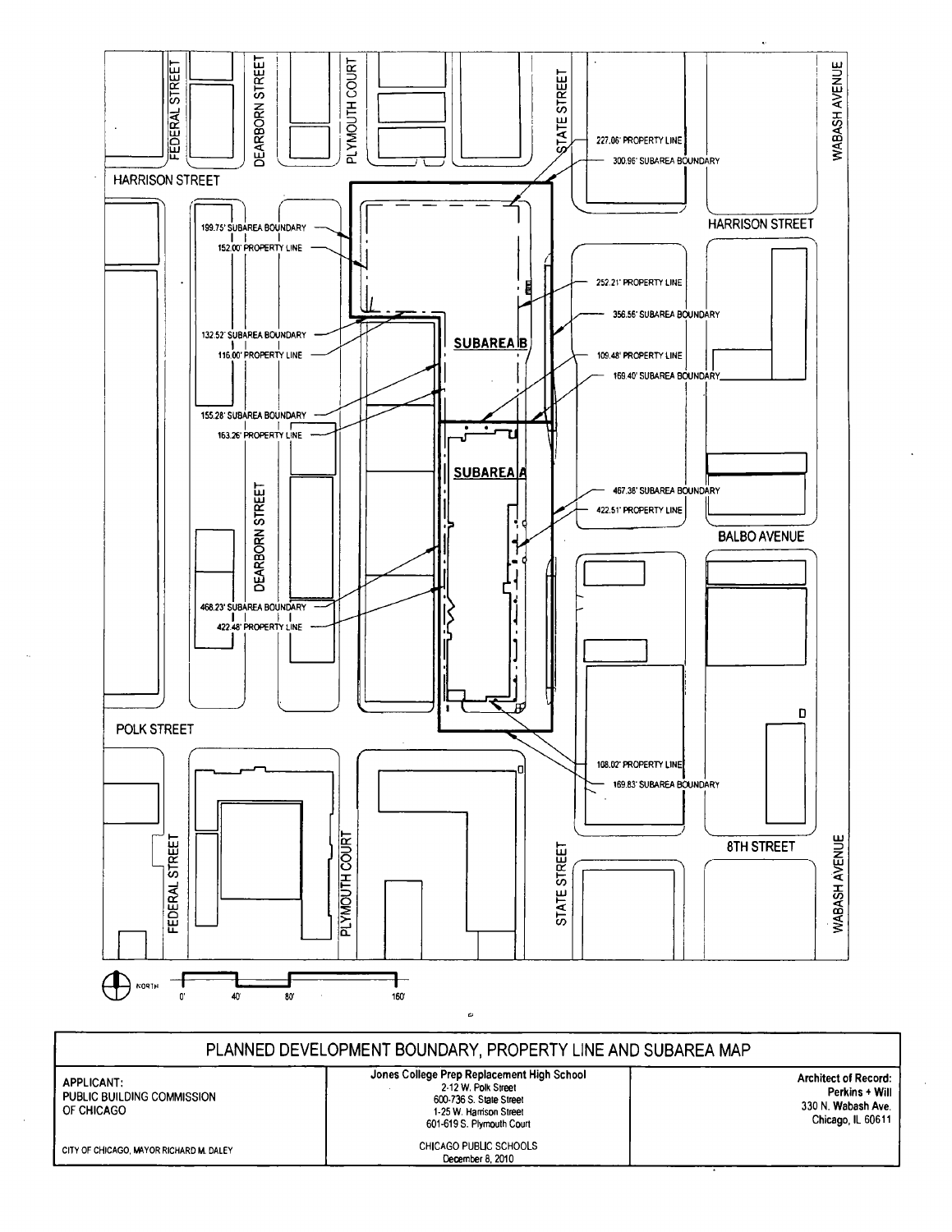

**PANORAMIC PHOTOGRAPH LOOKING SOUTHWEST** 

|                                                               | <b>SITE IMAGES</b>                                                                                                                                   |                                                                                          |
|---------------------------------------------------------------|------------------------------------------------------------------------------------------------------------------------------------------------------|------------------------------------------------------------------------------------------|
| <b>APPLICANT:</b><br>PUBLIC BUILDING COMMISSION<br>OF CHICAGO | Jones College Prep Replacement High School<br>2-12 W. Polk Street<br>600-736 S. State Street<br>1-25 W. Harrison Street<br>601-619 S. Plymouth Court | <b>Architect of Record:</b><br>Perkins + Will<br>330 N. Wabash Ave.<br>Chicago, IL 60611 |
| CITY OF CHICAGO, MAYOR RICHARD M. DALEY                       | CHICAGO PUBLIC SCHOOLS<br>December 8, 2010                                                                                                           |                                                                                          |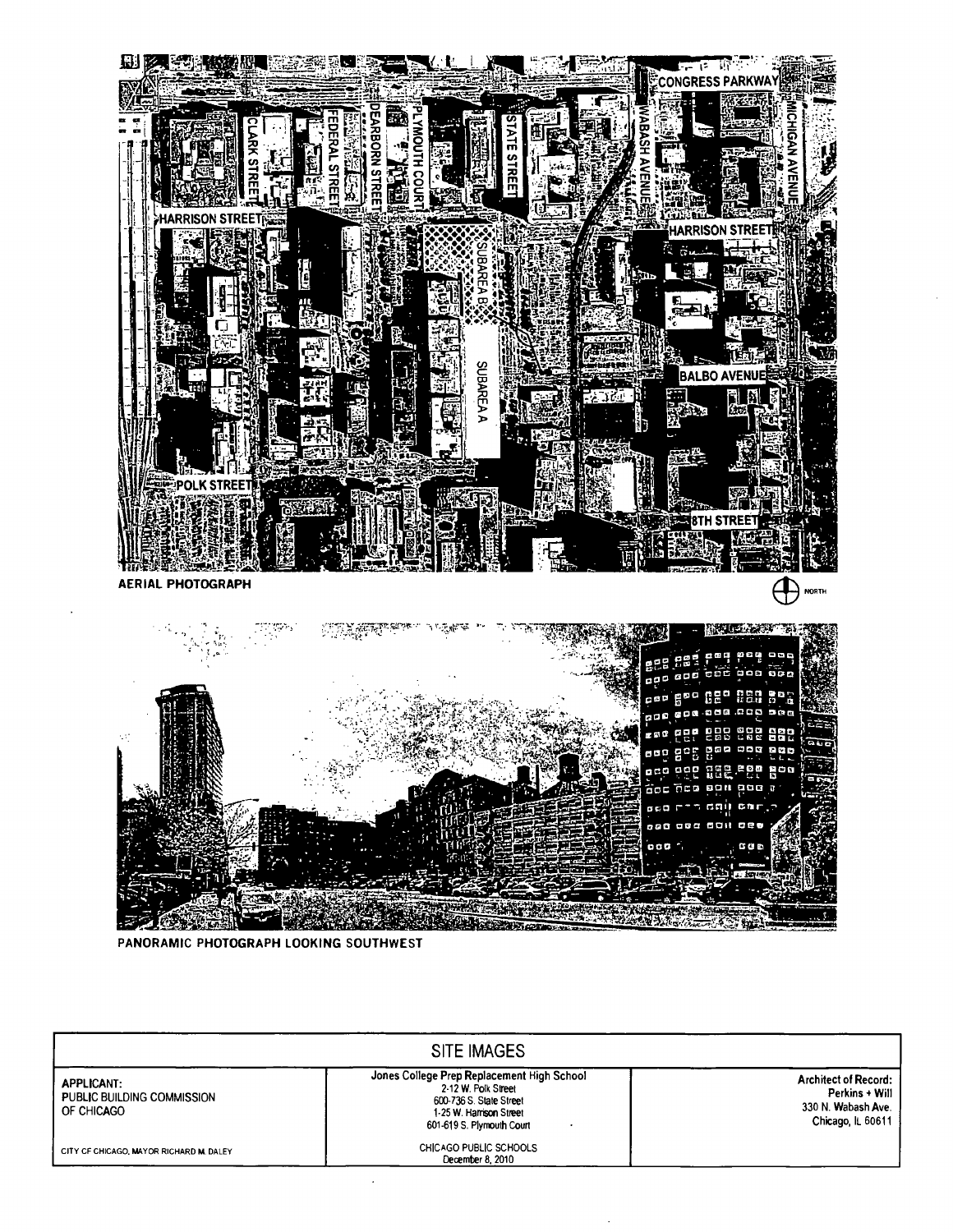

| SUBAREA A SITE PLAN                                           |                                                                                                                                                      |                                                                                          |
|---------------------------------------------------------------|------------------------------------------------------------------------------------------------------------------------------------------------------|------------------------------------------------------------------------------------------|
| <b>APPLICANT:</b><br>PUBLIC BUILDING COMMISSION<br>OF CHICAGO | Jones College Prep Replacement High School<br>2-12 W. Polk Street<br>600-736 S. State Street<br>1-25 W. Harrison Street<br>601-619 S. Plymouth Court | <b>Architect of Record:</b><br>Perkins + Will<br>330 N. Wabash Ave.<br>Chicago, IL 60611 |
| CITY OF CHICAGO, MAYOR RICHARD M DALEY                        | CHICAGO PUBLIC SCHOOLS<br>December 8, 2010                                                                                                           |                                                                                          |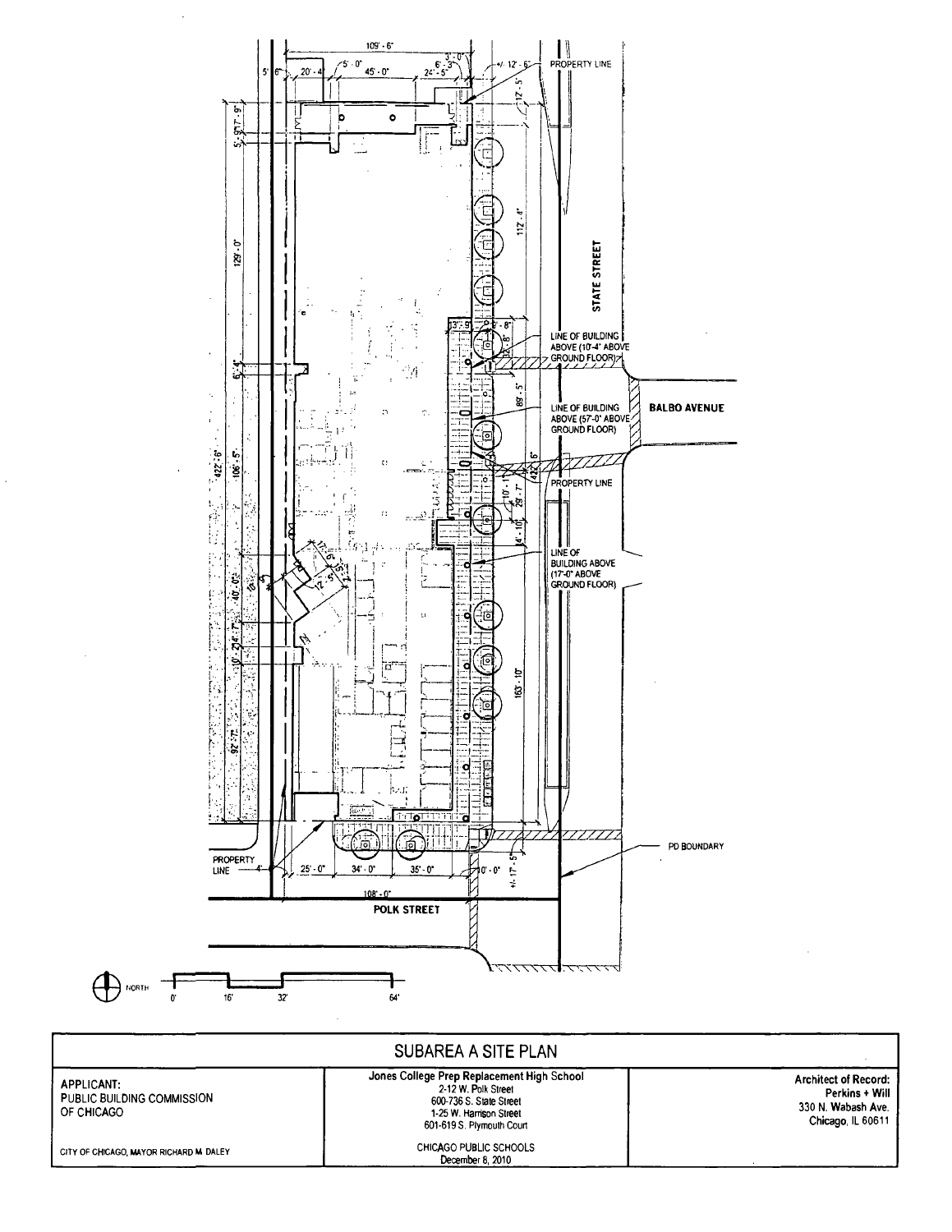



| SUBAREA A LANDSCAPE PLAN                               |                                                                                                                                                      |                                                                                          |
|--------------------------------------------------------|------------------------------------------------------------------------------------------------------------------------------------------------------|------------------------------------------------------------------------------------------|
| APPLICANT:<br>PUBLIC BUILDING COMMISSION<br>OF CHICAGO | Jones College Prep Replacement High School<br>2-12 W. Polk Street<br>600-736 S. State Street<br>1-25 W. Harrison Street<br>601-619 S. Plymouth Court | <b>Architect of Record:</b><br>Perkins + Will<br>330 N. Wabash Ave.<br>Chicago, IL 60611 |
| CITY OF CHICAGO, MAYOR RICHARD M. DALEY                | CHICAGO PUBLIC SCHOOLS<br>December 8, 2010                                                                                                           |                                                                                          |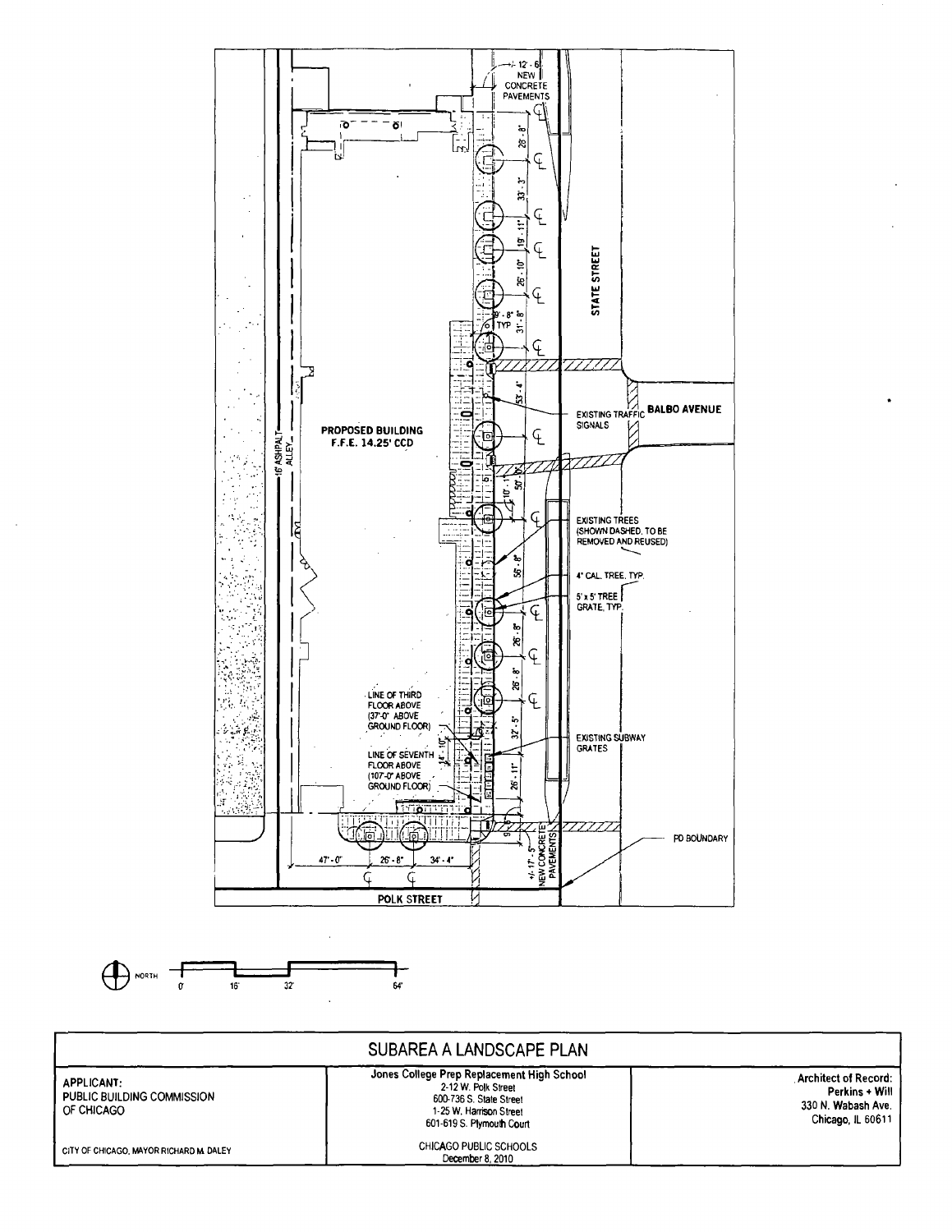

| <b>EAST ELEVATION</b>                                         |                                                                                                                                                      |                                                                                          |
|---------------------------------------------------------------|------------------------------------------------------------------------------------------------------------------------------------------------------|------------------------------------------------------------------------------------------|
| <b>APPLICANT:</b><br>PUBLIC BUILDING COMMISSION<br>OF CHICAGO | Jones College Prep Replacement High School<br>2-12 W. Polk Street<br>600-736 S. State Street<br>1-25 W. Harrison Street<br>601-619 S. Plymouth Court | <b>Architect of Record:</b><br>Perkins + Will<br>330 N. Wabash Ave.<br>Chicago, IL 60611 |
| CITY OF CHICAGO, MAYOR RICHARD M, DALEY                       | CHICAGO PUBLIC SCHOOLS<br>December 8, 2010                                                                                                           |                                                                                          |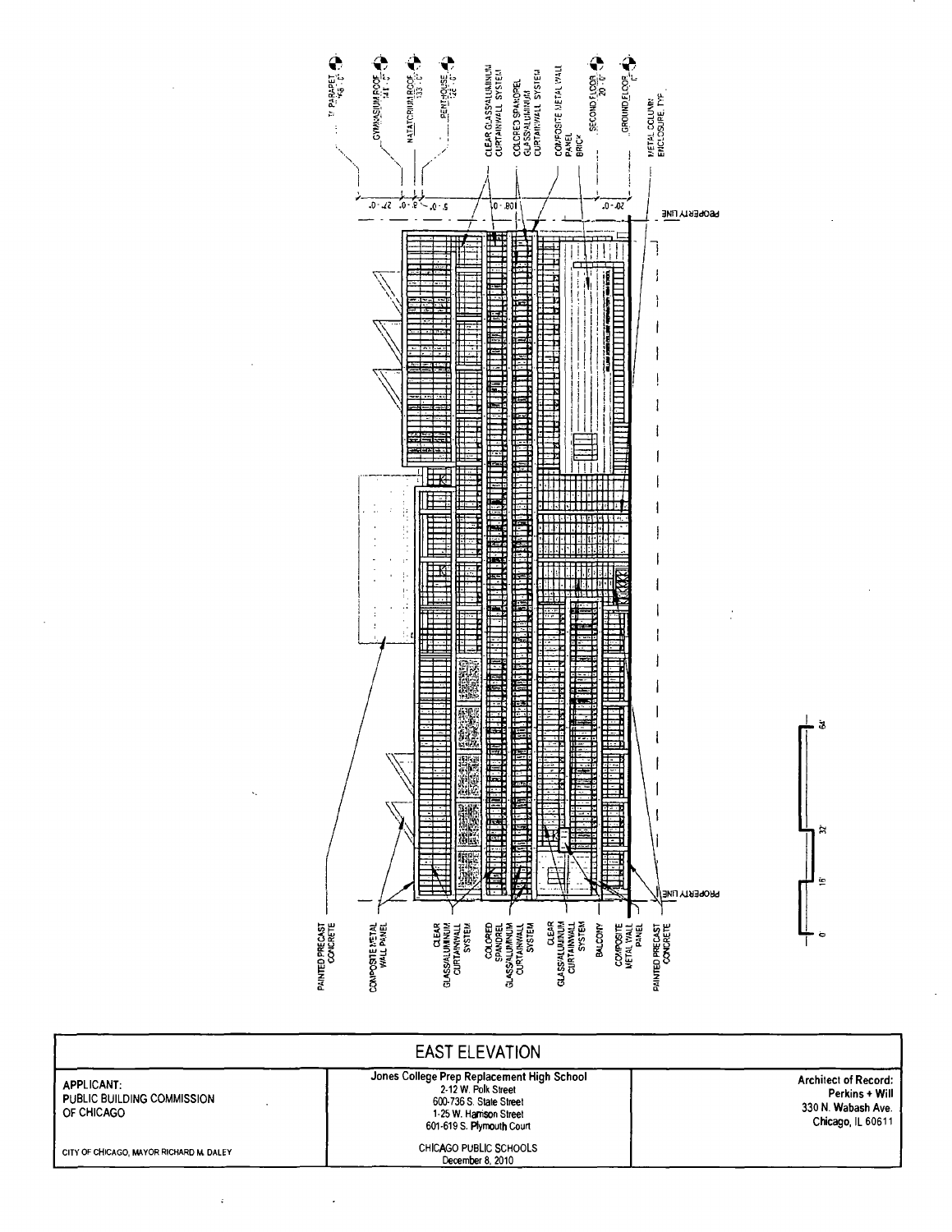

ż

Þ

Ļ

| NORTH & SOUTH ELEVATIONS                               |                                                                                                                                                      |                                                                                          |
|--------------------------------------------------------|------------------------------------------------------------------------------------------------------------------------------------------------------|------------------------------------------------------------------------------------------|
| APPLICANT:<br>PUBLIC BUILDING COMMISSION<br>OF CHICAGO | Jones College Prep Replacement High School<br>2-12 W. Polk Street<br>600-736 S. State Street<br>1-25 W. Harrison Street<br>601-619 S. Plymouth Court | <b>Architect of Record:</b><br>Perkins + Will<br>330 N. Wabash Ave.<br>Chicago, IL 60611 |
| CITY OF CHICAGO, MAYOR RICHARD M. DALEY                | CHICAGO PUBLIC SCHOOLS<br>December 8, 2010                                                                                                           |                                                                                          |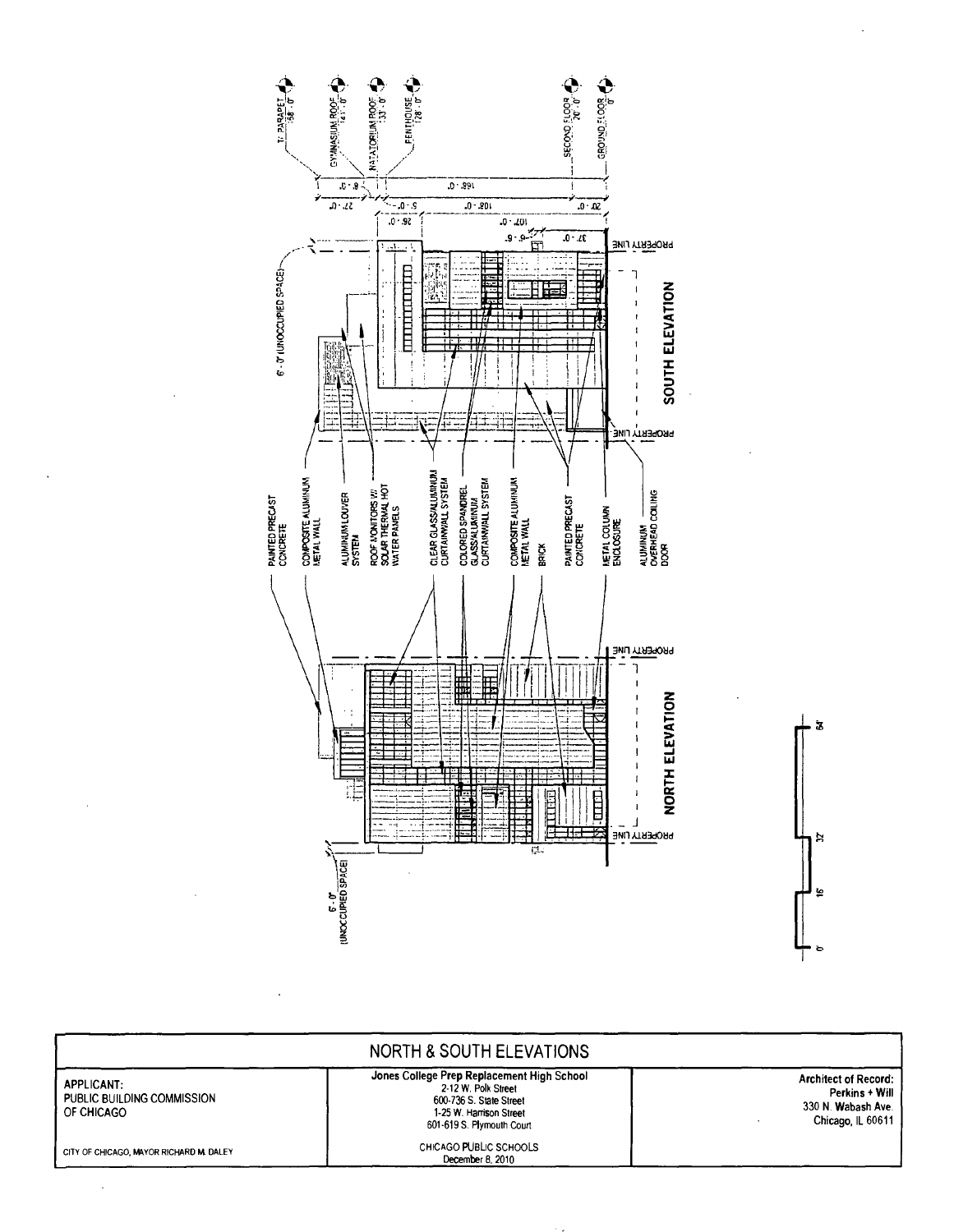

| <b>WEST ELEVATION</b>                                         |                                                                                                                                                      |                                                                                          |
|---------------------------------------------------------------|------------------------------------------------------------------------------------------------------------------------------------------------------|------------------------------------------------------------------------------------------|
| <b>APPLICANT:</b><br>PUBLIC BUILDING COMMISSION<br>OF CHICAGO | Jones College Prep Replacement High School<br>2-12 W. Polk Street<br>600-736 S. State Street<br>1-25 W. Harrison Street<br>601-619 S. Plymouth Court | <b>Architect of Record:</b><br>Perkins + Will<br>330 N. Wabash Ave.<br>Chicago, IL 60611 |
| CITY OF CHICAGO, MAYOR RICHARD M DALEY                        | CHICAGO PUBLIC SCHOOLS<br>December 8, 2010                                                                                                           |                                                                                          |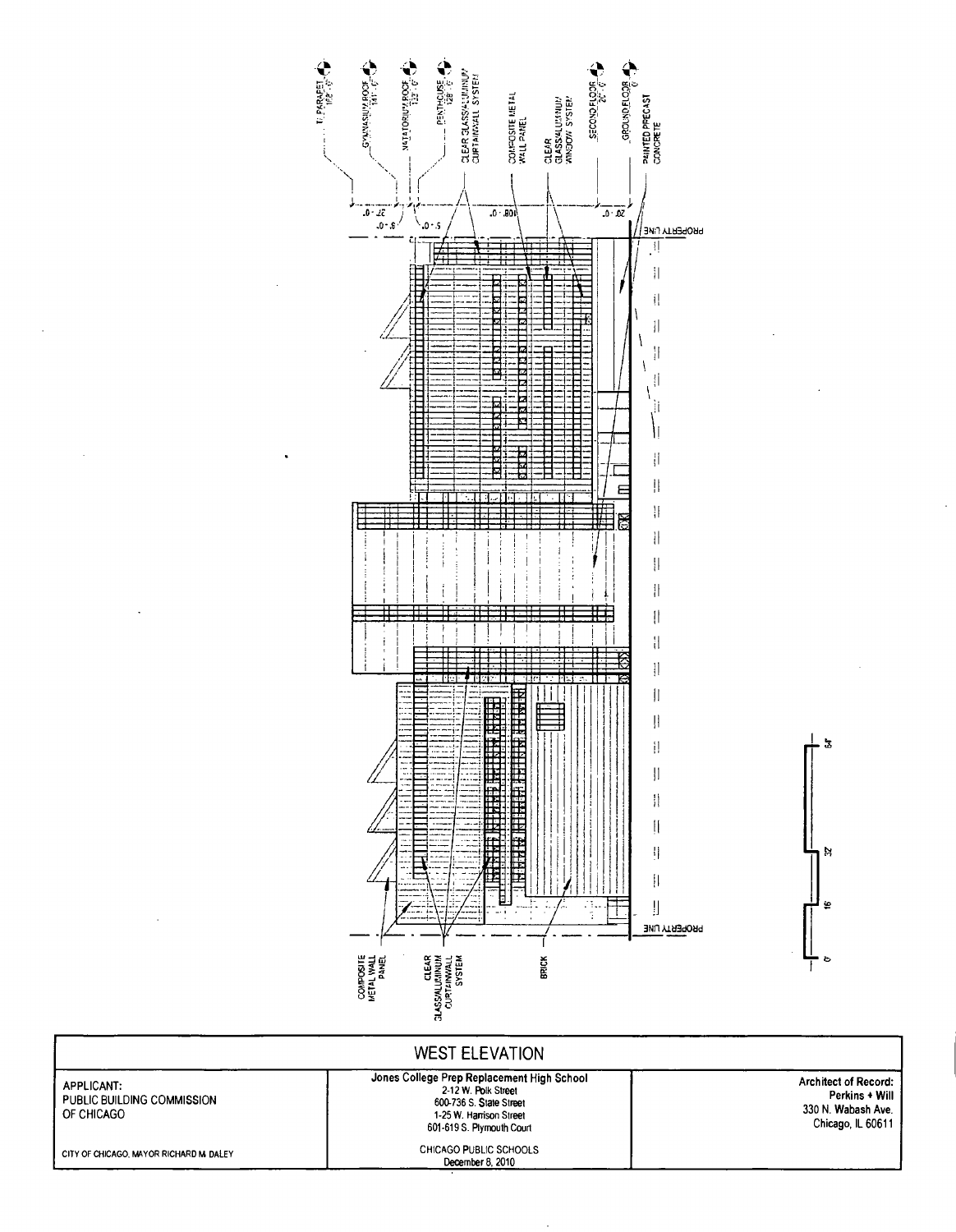| <b>NORTH</b><br>16                                            | 32<br>64                                                                                                                                             |                                                                                          |
|---------------------------------------------------------------|------------------------------------------------------------------------------------------------------------------------------------------------------|------------------------------------------------------------------------------------------|
|                                                               | <b>GREEN ROOF PLAN</b>                                                                                                                               |                                                                                          |
| <b>APPLICANT:</b><br>PUBLIC BUILDING COMMISSION<br>OF CHICAGO | Jones College Prep Replacement High School<br>2-12 W. Polk Street<br>600-736 S. State Street<br>1-25 W. Harrison Street<br>601-619 S. Plymouth Court | <b>Architect of Record:</b><br>Perkins + Will<br>330 N. Wabash Ave.<br>Chicago, IL 60611 |
| CITY OF CHICAGO, MAYOR RICHARD M DALEY                        | CHICAGO PUBLIC SCHOOLS<br>December 8, 2010                                                                                                           |                                                                                          |

 $\sim$ 

#### **GREEN ROOF: 19,710 SF; 87% 50% GREEN ROOF REQUIREMENT MET**



= = -

**GOUNDATION**<br>THE KOUNTAINS

 $\sim$ 

 $\bar{ }$ 

 $\hat{\mathcal{A}}$ 

 $\bar{1}$